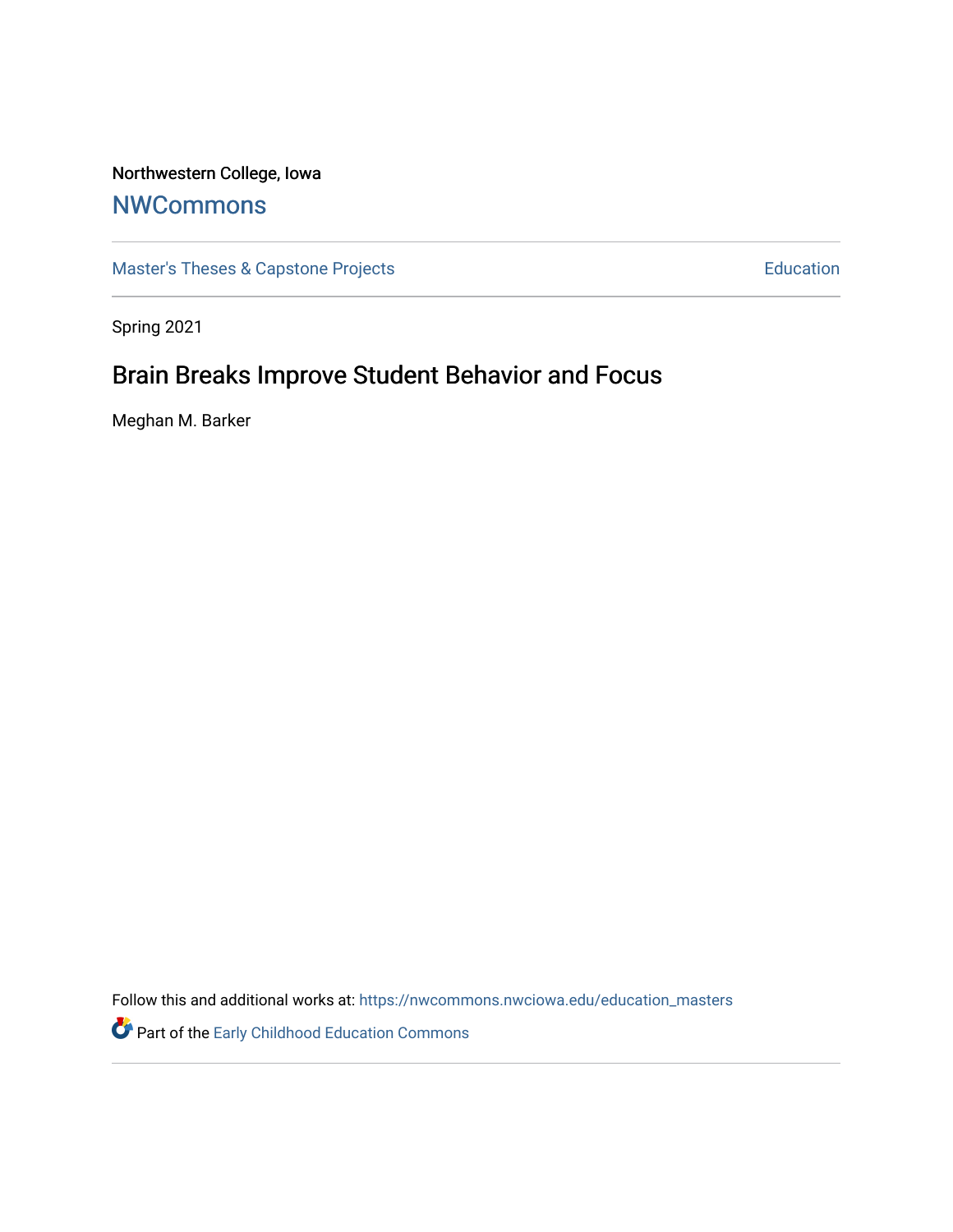# **Brain Breaks Improve Student Behavior and Focus**

Meghan M. Barker

Northwestern College

An Action Research Project Presented in Partial Fulfillment of the Requirements For the Degree of Master of Education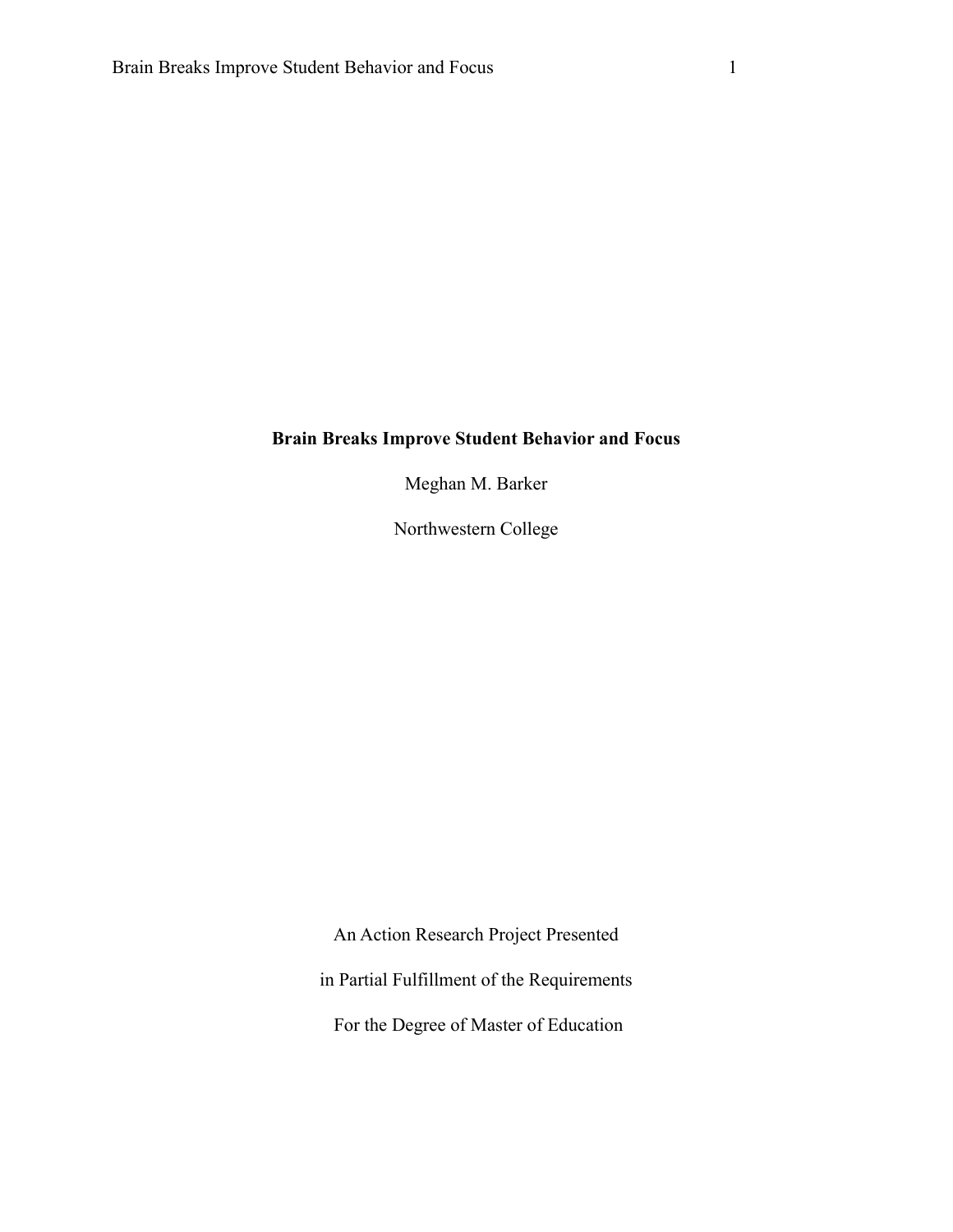# Table of Contents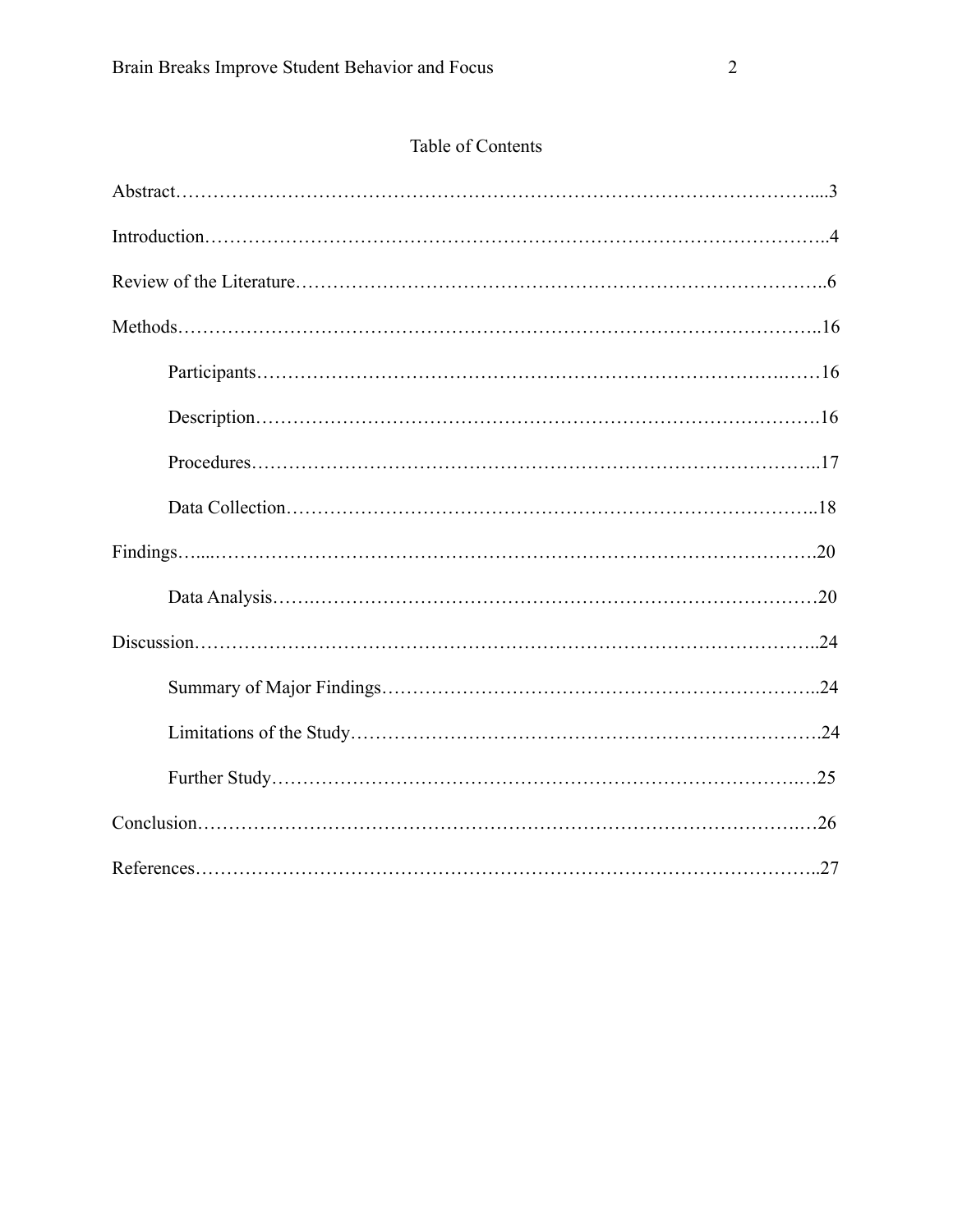#### **Abstract**

The purpose of this action research project was to determine the impact of brain breaks, or physical activity breaks, when implemented as a transition to learning centers in the preschool classroom. Learning centers consist of small group time, one-on-one time with the teacher, and whole group time where important preschool state standards are taught. The study was conducted over five weeks in two preschool classrooms. One classroom was designated as the control group, and the other classroom as the treatment group. Data was collected to determine if brain breaks had an impact on student focus and behavior. After five weeks of intervention, students in the treatment group displayed a decrease in instances of off-task behavior. It was concluded that brain breaks do improve student focus and behavior. The study found that as the research went on and brain breaks became a normal part of the routine for the students in the treatment group, they engaged in more on-task behaviors and less off-task behaviors.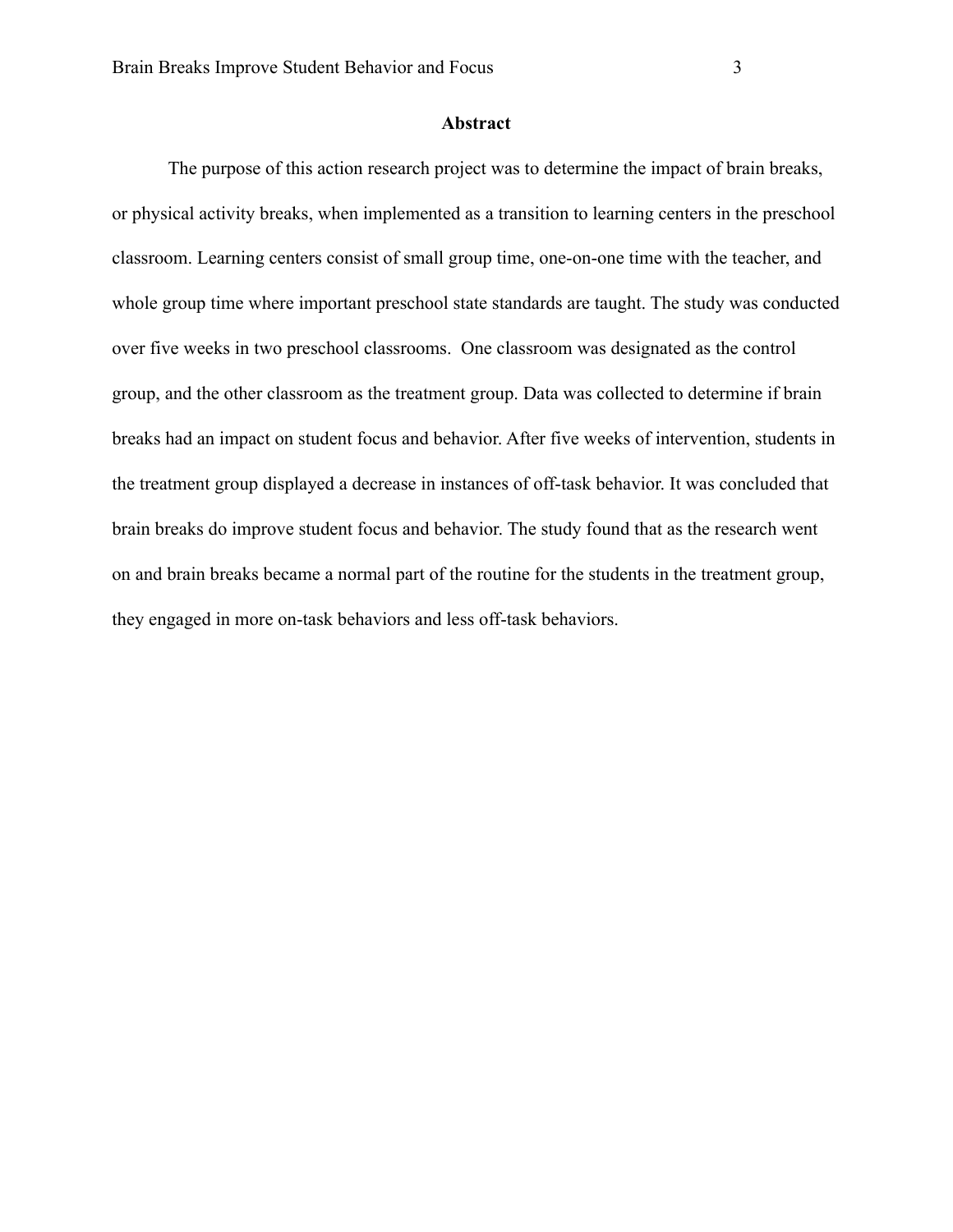## **Do Brain Breaks Improve Student Behavior and Focus?**

"Preschool-aged children spend significant portions of their day engaged in sedentary behaviours" (Hinkley et al., 2010, p. 66). Sedentary behaviors like watching TV, reading, using computers, sitting at a table or desk, and instruction in school are behaviors with little movement that often require a great deal of focus. Physical breaks, or "brain breaks," that take a few moments away from instruction can potentially allow students to get their wiggles out and focus more on learning centers where focus and behavior are important. While more research needs to be done to specifically focus on the influences of sedentary and active behaviors, current research shows that movement is beneficial to improved cognition and focus, relaying that short activity breaks help improve student behavior and ability to stay on task and focused (Howie et al., 2014).

 The idea of brain breaks has been around for years, but now teachers are starting to see benefits of incorporating brain breaks for long-term classroom use. These brain breaks provide schools with another opportunity to increase physical activity without extending the school day and help enhance cognitive outcomes (Eggers et al., 2019). The goal of a brain break is to help students transition from one learning activity or lesson to another. While some teachers love them, there are others who say they can have a longer refocus time and may not be desirable to use (Weslake et al., 2015). Until more studies show the wide-range of benefits of incorporating brain breaks into academics, there may still be skeptics.

 This action research project will explore the effects brain breaks have on student behavior and focus. One class of students in this study was used as a control group, while the other class, the treatment group, was given an intervention of brain breaks during the transition from "carpet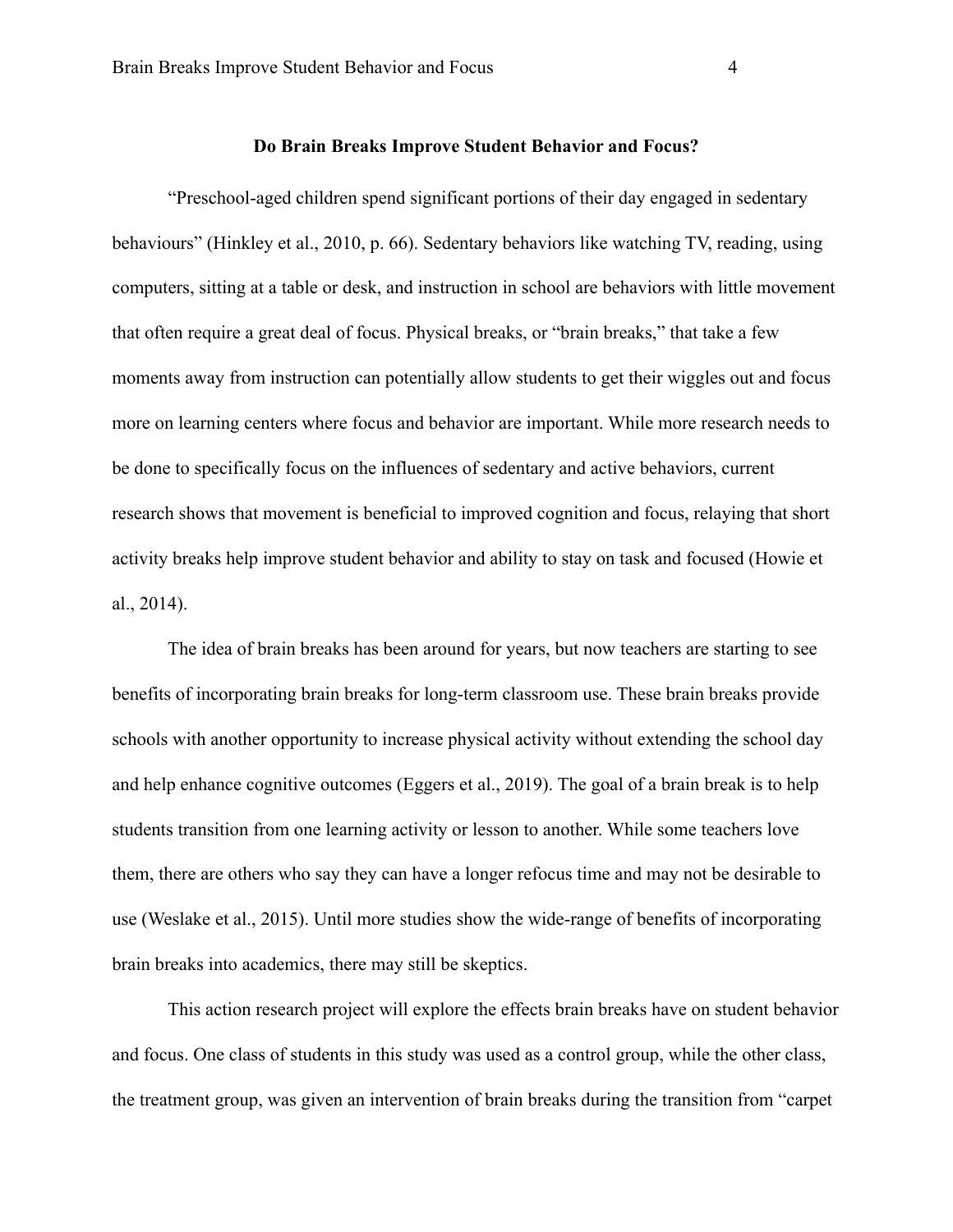time"--the time where students are expected to sit still while receiving direct instruction and discussion with little-to-no movement to learning centers. The brain breaks used were physical activities that took 10-15 minutes, from sitting still to moving around. Both groups of students were observed, and instances of on and off-task behaviors were recorded for a period of five weeks. Data was analyzed to answer the research question: Do brain breaks improve student behavior and focus?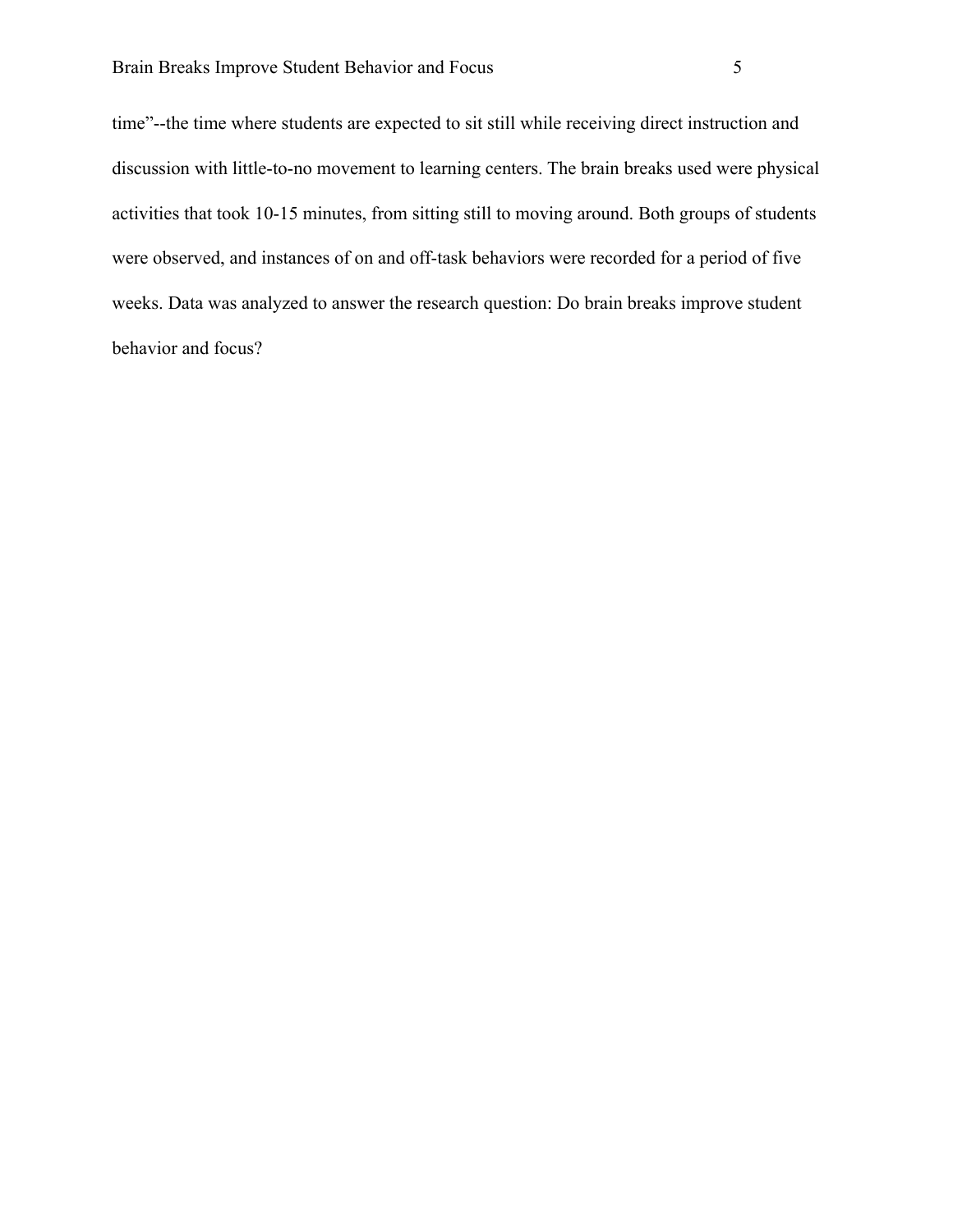#### **Literature Review**

 Brain breaks are brief 10-to-15-minute physical activity breaks that take place during the school day. These brain breaks can be integrated into lessons using movement or be completely separate from anything academic. They can take place in any amount of space, indoor or outdoor. Benefits of brain breaks include, but are not limited to, increase of productivity, increased attention, the ability to learn new social skills, and boosted brain function when academically integrated (Terada, 2018).

# **Importance of Brain Breaks**

 Children spend a substantial amount of time in school each day, most of it in sedentary behavior, sitting or staying still listening to instruction. There are limited opportunities for physical activity within the classroom, apart from a physical education course that is its own specific class within the school day. It is crucial that physical activity be incorporated into more of the school day, as it refocuses students *(*Bedard et al., 2019). In 2012, Mary Helen Immordino-Yang and her colleagues at USC and MIT completed a study that would play a key role in the implementation of brain breaks. Using an MRI scanner, they studied the brain's neural activity at rest in "'default mode'—a state of rest that's usually associated with taking a break or letting the mind wander" (Immordino-Yang et al., 2012). The brain remains active when the body is at rest, but there are different parts of the brain that light up with activity when the person is at rest:

Recent research shows that brains aren't idle when breaks are taken—they're hard at work processing memories and making sense of experiences. When people wakefully rest in the functional MRI scanner, their minds wander, and they engage a so-called default mode (DM) of neural processing that is relatively suppressed when attention is focused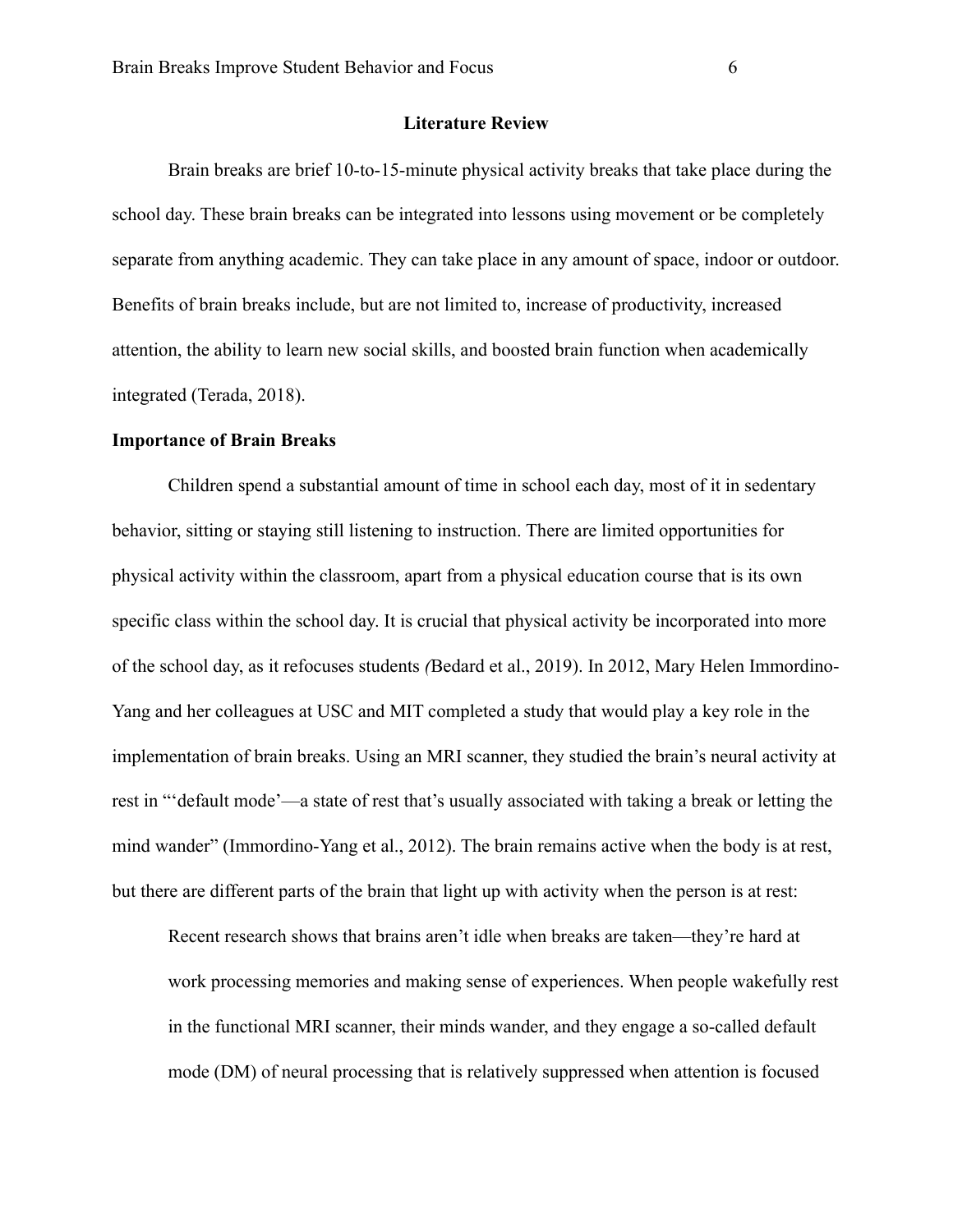on the outside world. Accruing evidence suggests that DM brain systems activated during rest are also important for active, internally focused psychosocial mental processing, for example, when recalling personal memories, imagining the future, and feeling social emotions with moral connotations. Rest is indeed not idleness, nor is it a wasted opportunity for productivity (Immordino-Yang et al., 2012, p.352).

The brain is not resting while at rest, the brain is working hard to create the memories and information needed to recall information just learned.

#### **Movement and On-Task Behavior**

 A quick break involving physical activity provides immediate benefits that can improve academics and decrease instances of off-task behaviors (Mahar et al., 2006). In a study conducted by Howie et al., (2014) 96 4th and 5th grade students in 5 classroom groups participated in each of four conditions: 10 minutes of sedentary classroom activity and 5, 10, and 20 minutes of physical brain breaks. Looking at the connections between the brain and movement, on-task behavior was observed from videotapes before and after each condition. The post-test time-on-task scores were compared between the treatment and control group. Research found the treatment group participants' time-on-task was significantly higher after 10 minutes of classroom exercise breaks at 87.6%, compared to a sedentary attention control at 77.1%. The 5-, 10-, and 20-minute groups improved on-task behavior following the exercise breaks. There was improvement in the 20 minute groups, although not significantly higher, there was still a positive impact on on-task behaviors and a decrease of off-task behaviors. The 5-minute groups did not make a significant improvement in on-task behavior, but on-task behaviors still increased slightly.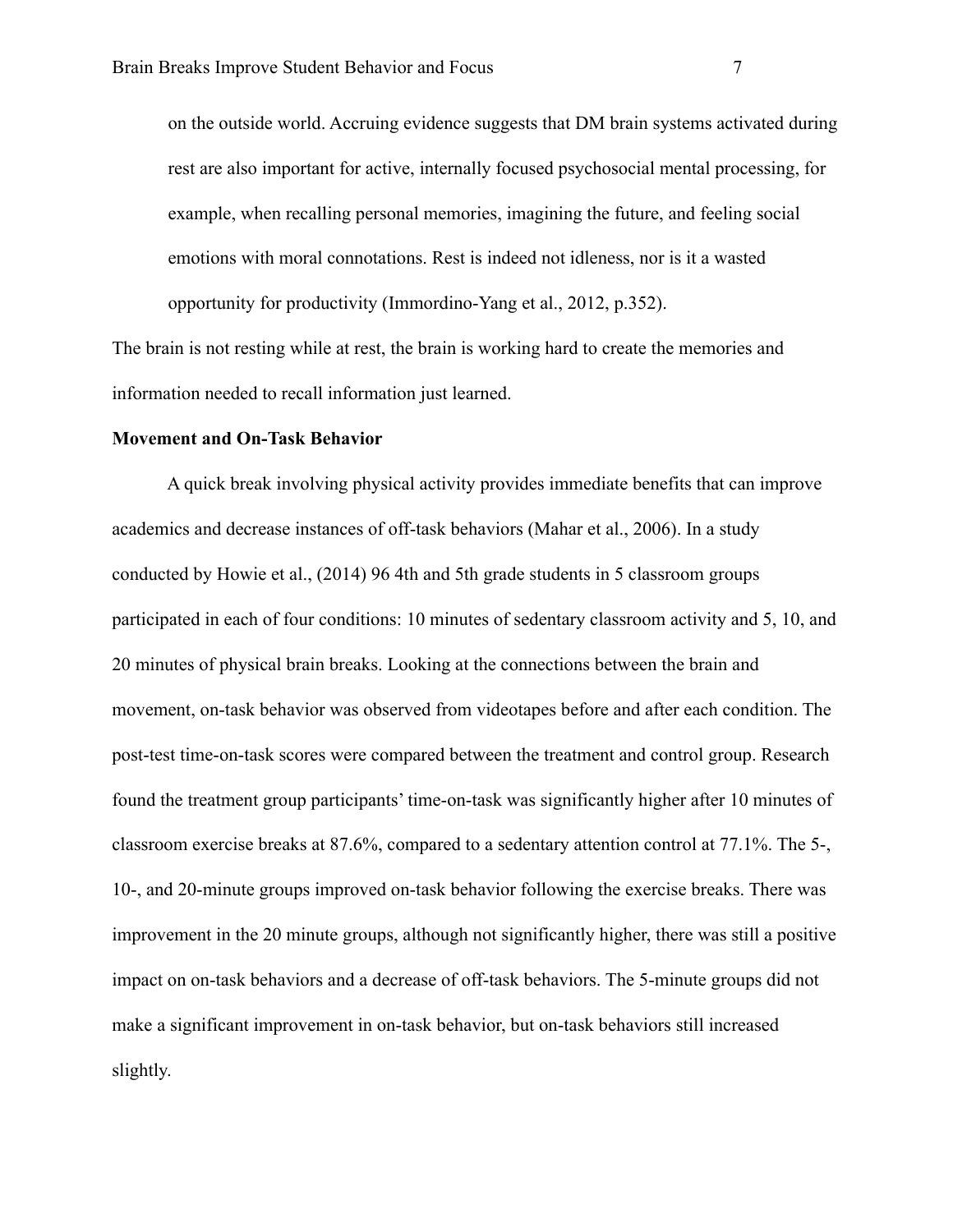Implementing physical activity breaks in the classroom can improve student behavior and improve time on-task (Carlson et al., 2015; Mahar et al,, 2006; Orlowski et al., 2013). In a 2013-2014 research study in California, six different elementary school districts implemented brain breaks that comprised physical activity separated from academics (Carlson et al., 2015). They researched, by accelerometer measurement, 1322 students' moderate-to-vigorous physical activity (MVPA) during school. They collected 397 teachers' reports, from 24 schools, detailing implementation of brain breaks and student behavior in the classroom. Research showed a positive correlation in the number of minutes dedicated to brain breaks with students' MVPA. Research showed that students in classrooms with implemented brain breaks "were more likely to obtain 30 minutes per day of MVPA during school" (Carlson et al., 2015 p. 69). Implementation had a negative association with lack of effort and being off-task in the classroom.

 Elementary school children sit for prolonged periods of academic instruction on a daily basis. These children often become more fidgety or restless, which can create more distracting behavior and can increase instances of off-task behavior (Goh et al., 2016). During a 2016 study conducted by Goh et al. (2016), researchers collected baseline data on on-task behavior for four weeks prior to the intervention. The next eight-week period was used to implement the Take10! classroom-based physical curriculum to determine the effects on student physical activity. All students in the study received the same interventions. Four teachers implemented this program into math lessons, four teachers implemented this program into their language arts lessons, and one teacher implemented Take10! into her social studies lessons. Each teacher integrated 1 Take10! activity per day. Results showed that there was a significant increase in on-task behavior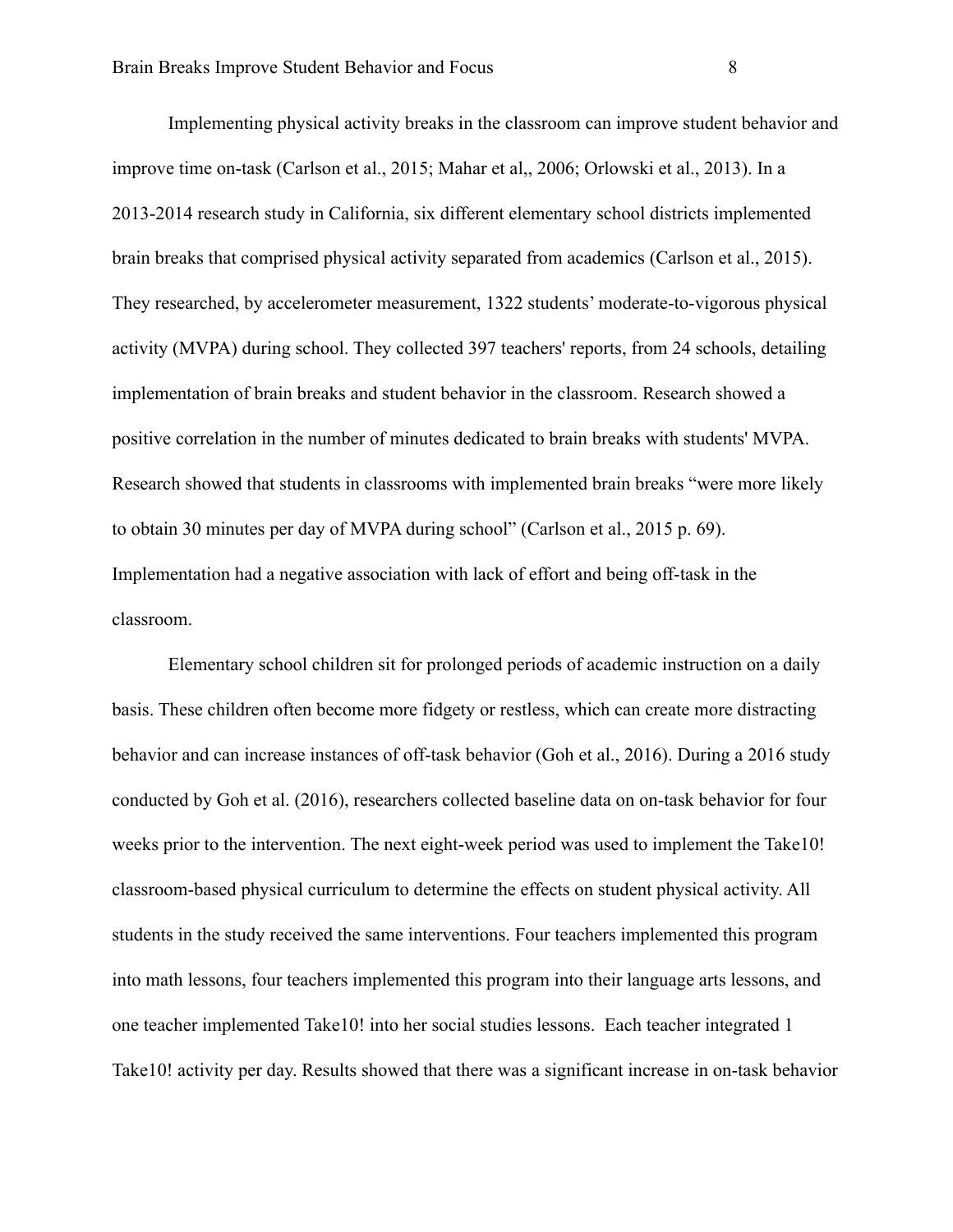from pre-intervention to post-intervention with Take10!, with a level of significance at  $p < .001$ . The increase of on-task behavior increased approximately 6% from pre-intervention to postintervention. "Practically, within a 30-minute lesson, students' on-task behavior decreased by approximately 2 minutes (4 minutes/hour) during baseline, whereas their on-task behavior increased by approximately 2 minutes (4 minutes/hour) during intervention" (Goh et al., 2016 p. 715). This study showed that Take10! would be an effective possible incorporation into classrooms as an intervention to increase on-task behavior with a physical break (Goh et al., 2016). While there are other factors such as behavioral issues and environmental issues specific to certain classrooms that may alter future studies, Take10! may be an asset in the classroom to get students physically active and staying on task.

 In a 2015 research study, three types of brain breaks were implemented in a third-grade classroom to study student enjoyment and response time (Weslake, 2015). The response time refers to the time needed for refocusing on academics after the brain breaks. Refocus time for Mathematics was measured by actual time with a timer. Relaxation and breathing brain breaks were implemented to calm students down. Physical brain breaks were implemented to study the refocus time after being highly physical. The third type of brain break intervention was mathematics-related; it was used as an integration with the lesson, not a break entirely removed from academics. The brain breaks went from low, to moderate, to high in activity level. Refocus time was as little as 30 seconds in one brain break activity, the moderate activity level. It took as long as 3 minutes after the high activity brain break for students to refocus. The researcher found that content-related brain breaks with a moderate activity level proved to be the best type of brain break implemented. Student engagement and time taken to refocus the class were determined to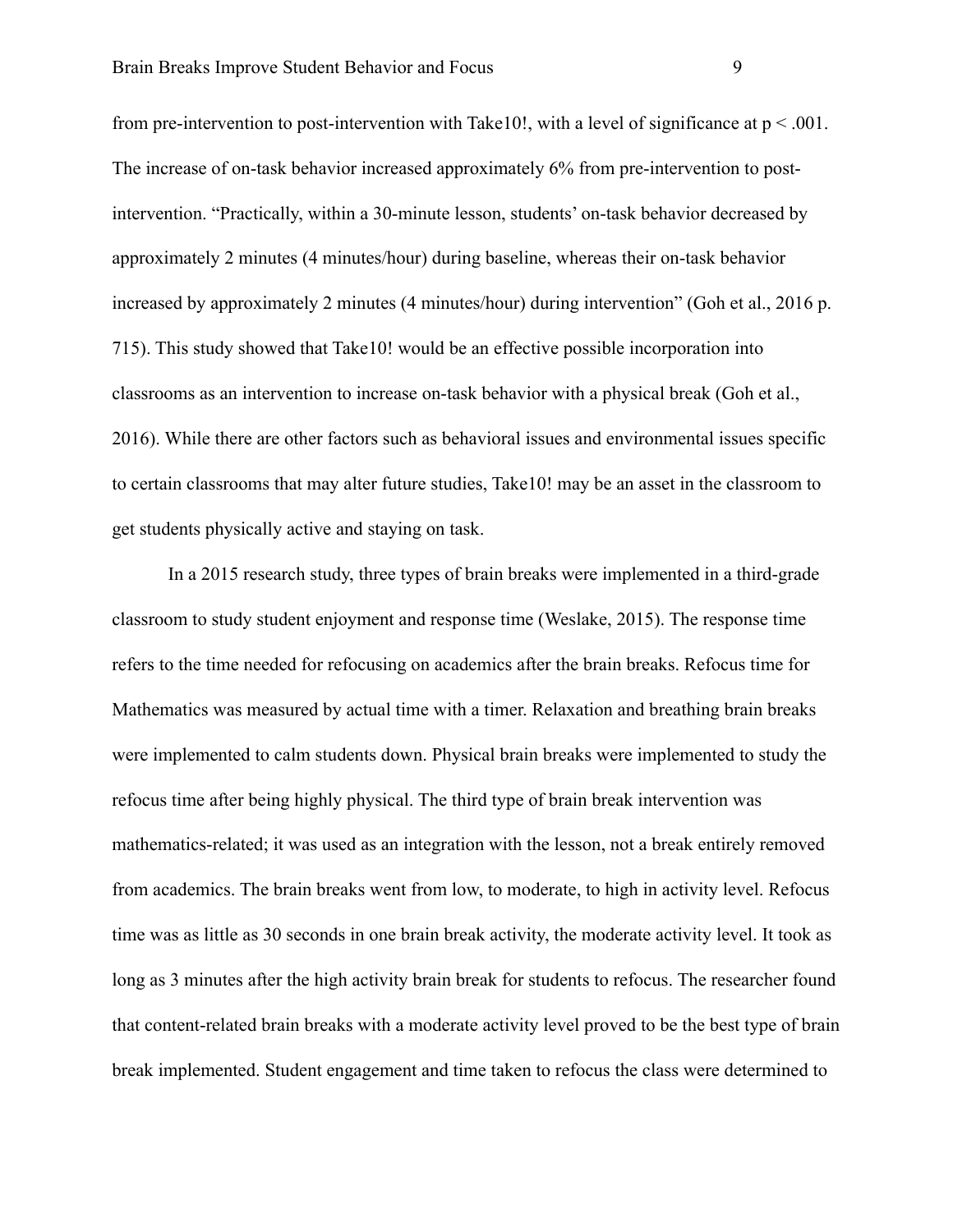be at their best after these specific brain breaks were utilized. The researcher concluded that even though this study does not represent all third graders, just a small group, the brain breaks had a positive use in the classroom. The study also concluded that the type of brain break should be considered to maximize students' full potential. The use of brain breaks with moderate activity proved to be the best option for student engagement in class. The type of brain break should also be considered for refocus time for academic activities and lessons (Weslake, 2015).

## **Movement and Academic Achievement**

 Current studies are beginning to prove that movement matters. What has been studied for years is now validated, revealing that there is an impact on education, which creates a connection between academics and movement (Furmanek, 2014). The 2019 National Youth Risk Behavior Survey showed that students who are higher academic achievers are more likely to be engaged in physical activity (Centers for Disease Control, 2019). Those same students are less likely to engage in sedentary behaviors than students who are lower achieving academically. One issue with this survey was that it did not take into account other factors that could affect academic achievement. Sedentary behavior is not proven to cause lower grades, however, the relationship between sedentary behavior and lower grades does exist.

 The evidence that physical activity impacts cognitive performance was revealed in a 2019 meta-analysis conducted by Bedard et al. This research examined 25 studies that analyzed the cognitive functions in children when physical activity was implemented during lessons, where restrictions of physical activity existed during the regular school day. Findings suggest "cute aerobic exercise can induce generalized cognitive improvements through increased blood flow and neurochemical responses leading to upregulation of neurotrophins." (Bedard et al., 2019 p.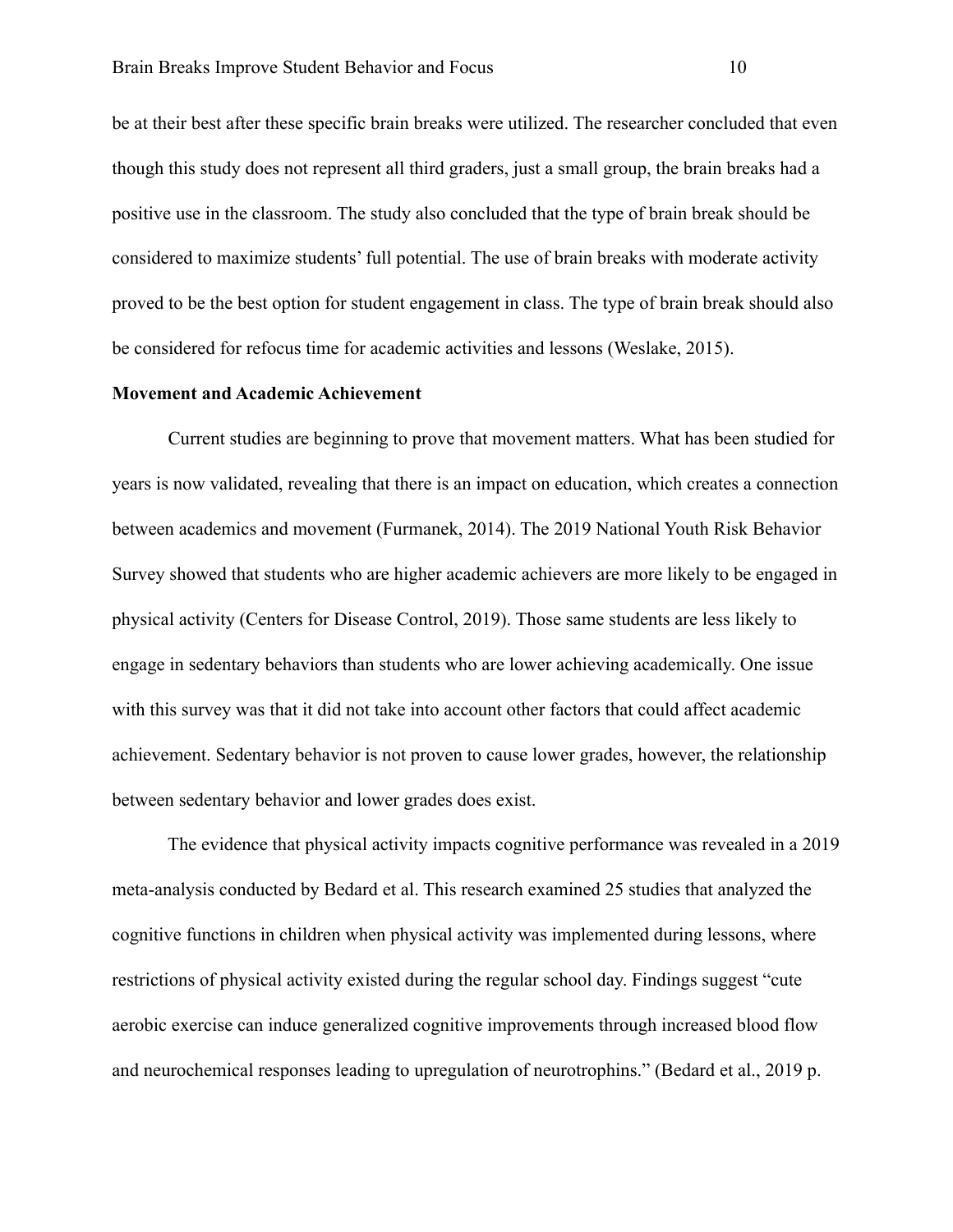2) The implementation of physical activity showed that the students' brain centers changed while being associated with academics. Physical activity in association with academics may lead to enhanced brain function in the academic activities or lessons immediately following the physical activity. This study also suggests that with continuous integration of physical activity, the brain can keep increasing in cognitive function, potentially leading to higher test scores. Bedard et al. (2019) concluded that physical activity integrated into classrooms may slightly improve academic achievement in classrooms where students are used to sedentary behaviors and little physical movement. More research is needed on how to effectively integrate physical activity into academics, and the physical activities should be appropriate for the age range being taught (Bedard et al., 2019).

"Movement is a natural tendency in young children, and when movement is linked to teaching practices, a mind and body connection happens that enhances children's learning" (Furmanek, 2014 p. 80). As younger students need to move to learn and discover, teachers can use movement to teach academic concepts by integrating them into the classroom environment through brain breaks (Gehris et al., 2014). Teachers must create a classroom environment conducive to learning, but also incorporating activity. They must have an active classroom environment and plan to integrate opportunities for physical activity (Furmanek, 2014; Goh, 2018; Orlowski et al., 2013).

 In 2016, a study was conducted with 165 pre-adolescent children from 9 different classes throughout 6 weeks to investigate whether movement, or gross motor skills, would improve students' math performance if it were integrated into math lessons (Beck et al., 2016). A cluster intervention study was completed and control and treatment groups received 1) conventional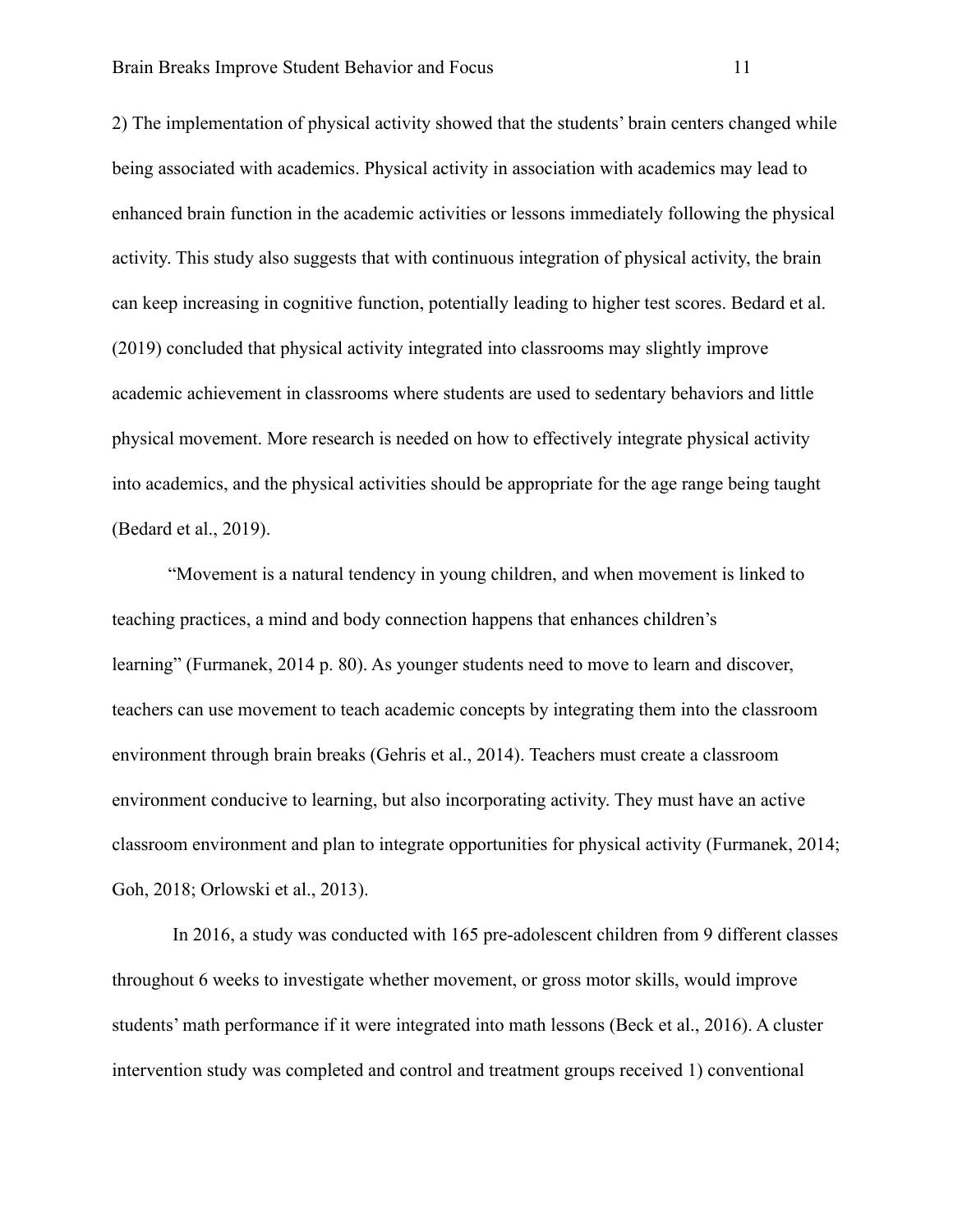math 2) conventional math with fine motor skills incorporated, and 3) conventional math with fine and gross motor skills incorporated. Groups 2 and 3 had an improvement in math performance, with a significantly higher improvement in students who were integrating fine and gross motor skills into their mathematics. Performance on math tests improved in all children in first grade, with an increase of over 75% at completing tasks in the normal performers group and the lower performer group. The mean math score of all groups improved at the end of the study. Gross motor skill performance improvement accounted for approximately 25% of the effects of the intervention implemented on these groups. The major findings of this study demonstrate how physically enriched lessons incorporated into academics can improve mathematical performance (Beck et al., 2016).

 The relationship between exercise and cognitive ability is not restricted to children. In 2010, 19 young, pre-screened (for health restrictions) adults were given a series of tasks to determine whether they would perform better cognitively after completing an exercise. Six test blocks were created to assess the immediate effects of exercise on cognitive function. These six blocks were comprised of 40-minute exercise phases followed by a 30-minute recovery period. The two-way ANOVA assessed the immediate effects and revealed a significant relationship between exercise and executive function. The 19 participants had a positive correlation between exercise and cognitive ability (Lambourne et al., 2010).

 "Acute bouts of moderate-intensity exercise influenced the performance of a sensory dependent cognitive task. This effect increased throughout the exercise period but disappeared rapidly once exercise was terminated" (Lambourne et al., 2010 p.1401). This study explained that "exercise-induced arousal" will affect the control process in the brain that controls the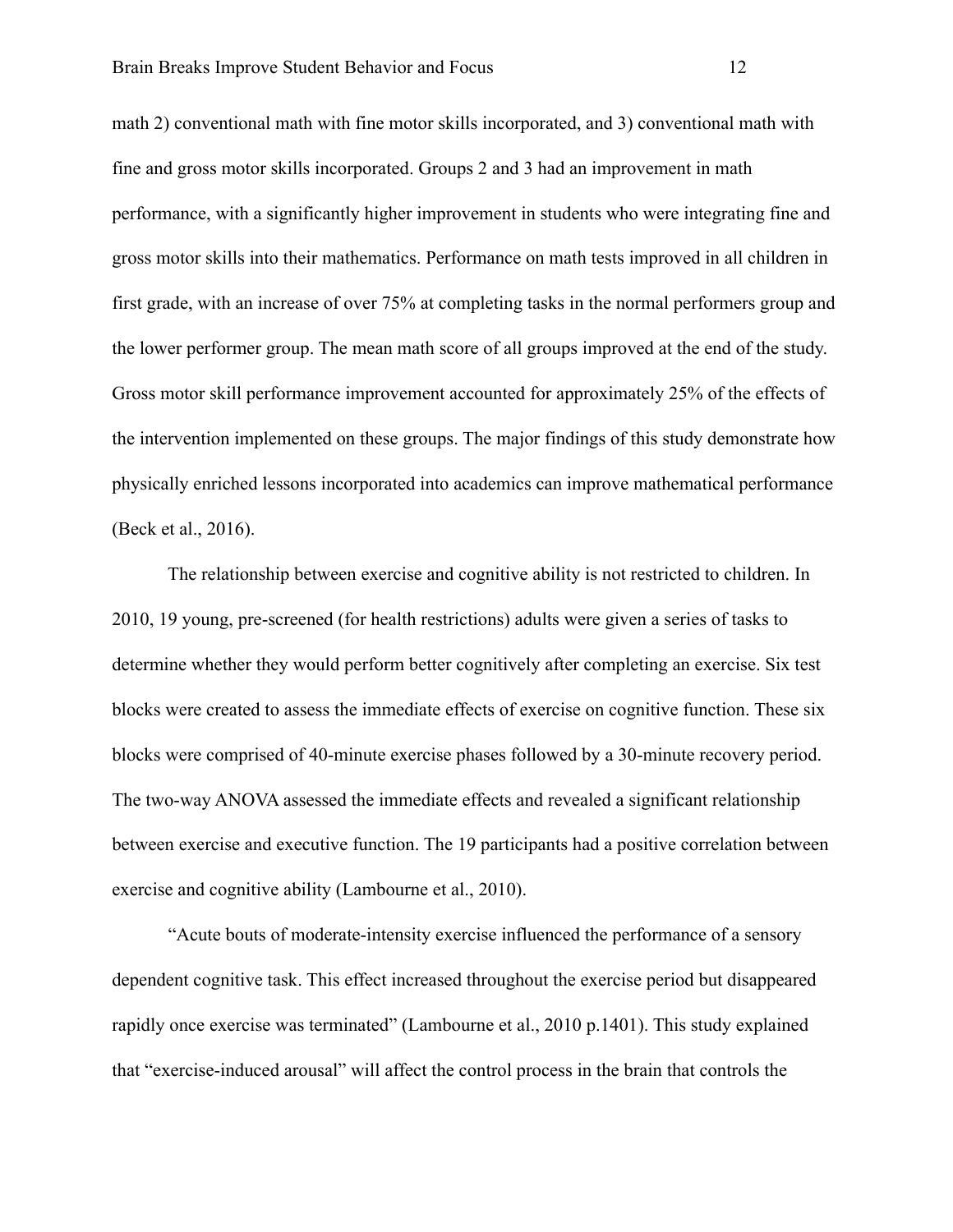stimuli. This means that cognition and cognitive processes improve after exercise. More research will need to be completed to study the working memory and its changes after short bouts of physical activity (Lambourne et al., 2010).

# **Methods and Timing**

 Incorporating brain breaks does not require specific timing, as brain breaks can take place during transitions, during learning centers, prior to sedentary movement, or after sedentary activities. Routines and activities can be established through movement within a lesson as well as separate from all academic activity. If movement during brain breaks is incorporated into the lesson, the students become familiar with the movement and focus on the content that is being taught (Orlowski, et al., 2013).

 After direct observation, children become less attentive as they sit confined to their classrooms [\(Pellegrini & Davis, 1993](https://www-proquest-com.ezproxy.nwciowa.edu/docview/614420977?accountid=28306#REF_c17); [Pellegrini et al., 1995\)](https://www-proquest-com.ezproxy.nwciowa.edu/docview/614420977?accountid=28306#REF_c18). Most children are in school approximately 8.5 hours per day. Children are more active physically and socially during recess after long periods of confinement as opposed to shorter periods of confinement. This increases with age and gender, as boys have been found to be more physically active both in and out of the classroom at school. Attention and focus have been consistently higher, and students have been more focused and less off-task, after having recess as compared to prior to any physical activity. Replacing classroom sedentary behavior with more movement and recess is crucial to the physical health of students ([Pellegrini & Davis, 1993;](https://www-proquest-com.ezproxy.nwciowa.edu/docview/614420977?accountid=28306#REF_c17) [Pellegrini et al., 1995\)](https://www-proquest-com.ezproxy.nwciowa.edu/docview/614420977?accountid=28306#REF_c18).

 Jarret et al. (1998) conducted research in a southern, urban school district with a strict, no recess policy. Children in the district were allowed no physical breaks from school during the school day. (This district allowed the researchers to implement recess in 2 classes, A and B. Both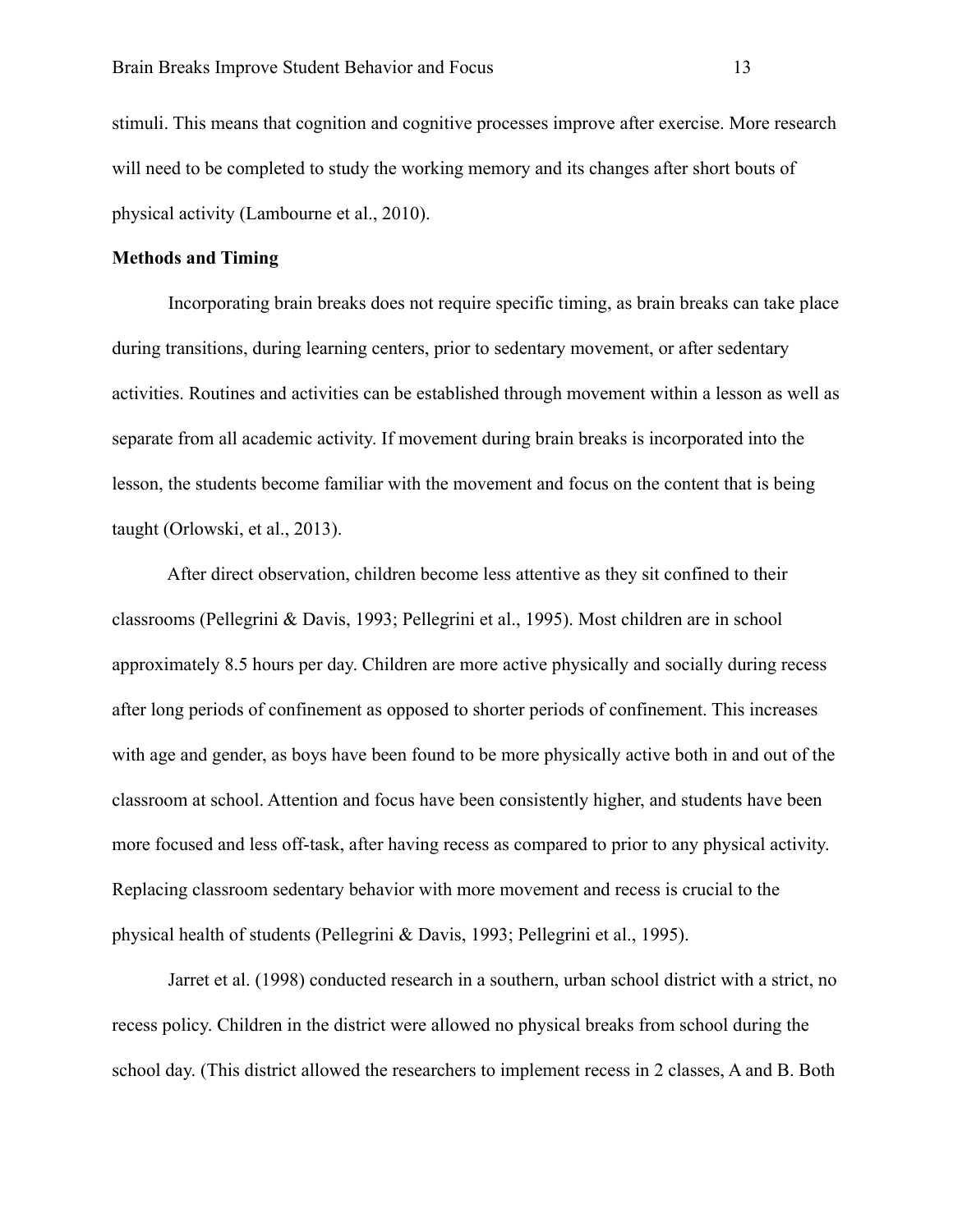classes implemented a 15-20 minute recess period for comparison between recess and non-recess days, and both classes saw significant improvements in student outcomes on recess days. Children worked more and were less fidgety on days where recess was implemented. "Without recess, the students were on task 85% of the time and fidgety 16% of the time. With recess, they were on task 90% of the time and fidgety 7% of the time. They did not differ on listless behavior." (Jarret et al., 1998, p. 124)

 In 1995, a study was conducted to examine student attention and focus on classroom tasks before and after recess (Pellegrini et al., 1995). In a series of experiments, either recess timing during the school day was manipulated, or students completed sedentary work prior to recess. The results concluded that in every series of the experiment, children were more attentive after recess than before. Students were also less attentive in the longer time periods before recess than on the days with shorter time periods before recess (Pellegrini et al., 1995).In the series of experiments, experiment 3 took a different approach to manipulating recess by holding it indoors (Pellegrini et al., 1995). The researchers were curious as to the effects of recess on attention if the venue changed and recess were held inside. Researchers stated that the results were replicated from the outdoor recess experiment. Just as in the series of experiments where recess was manipulated but still held, students were more attentive after returning from recess. Every experiment strongly supported the idea that recess increases attention spans. and the break from academics, whether indoor or outdoor, proved to be beneficial in students' attention spans after returning from recess (Pellegrini et al., 1995).

Movement can be incorporated throughout the day whether or not there is a specific time frame that allows for it, such as a physical education class. Introducing movement into the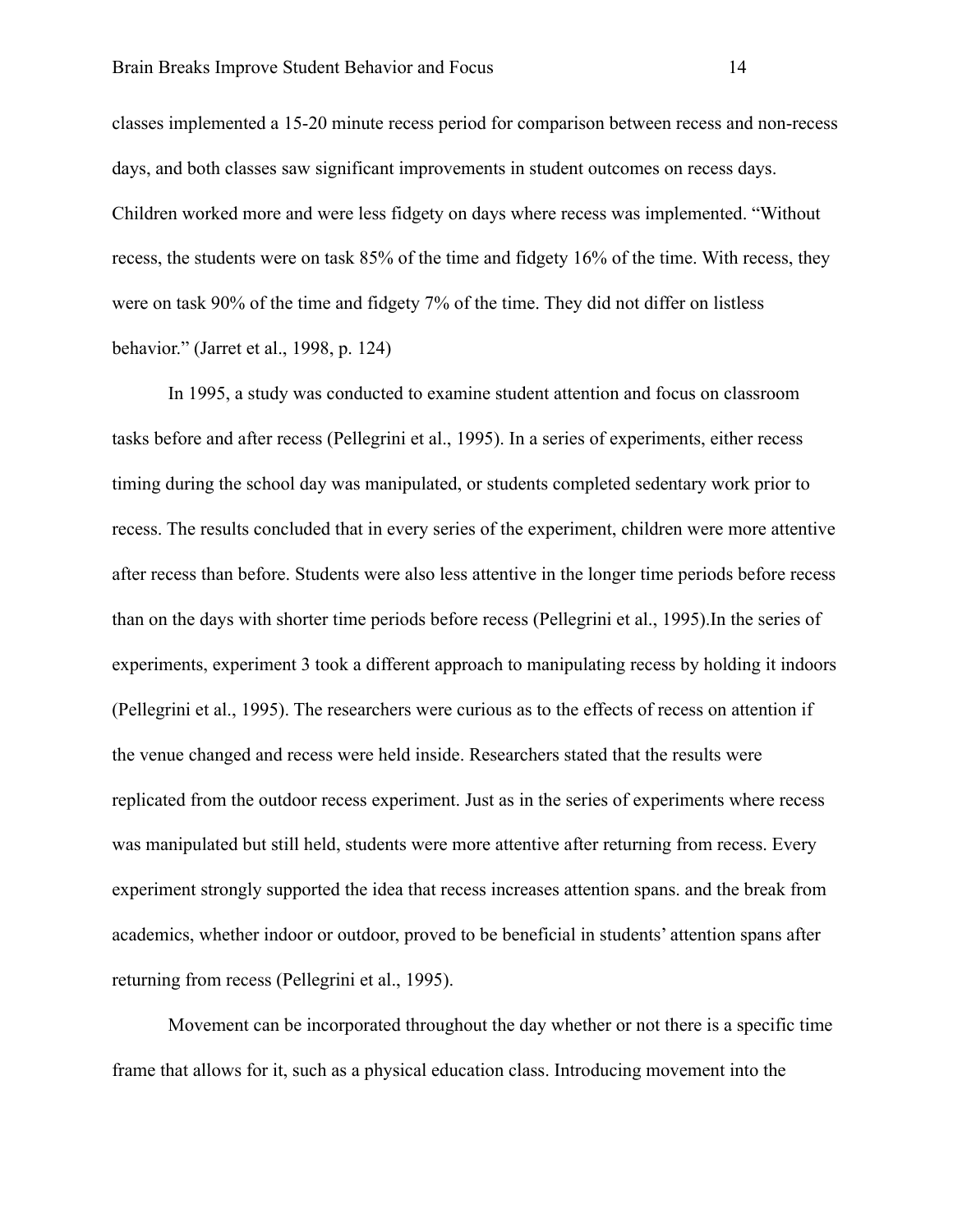curriculum regularly helps students develop motor skills and learn body boundaries and their own levels of comfort with physical movement (Furmanek, 2014). Integrating movement through lessons is supported by curriculum and Early Learning and Development Standards, and can be incorporated throughout the day in smaller time frames, or integrated within lessons to learn to problem solve and refocus (Furmanek, 2014).

 It has not yet been determined that the methods and timing of implementing brain breaks play a bigger role in whether or not they are effective. While there is not enough research to make an exact statement, the research that is available shows that timing of physical activity brain breaks is beneficial if implemented prior to academic activities ([Pellegrini & Davis, 1993;](https://www-proquest-com.ezproxy.nwciowa.edu/docview/614420977?accountid=28306#REF_c17) [Pellegrini et al., 1995;](https://www-proquest-com.ezproxy.nwciowa.edu/docview/614420977?accountid=28306#REF_c18) Orlowski, et al., 2013). Timing, implementation, and integration methods may in fact play an important role after all. Until further studies have concluded specific findings, it can only be stated that timing and methods may affect the increases in behavior and focus in academic activities.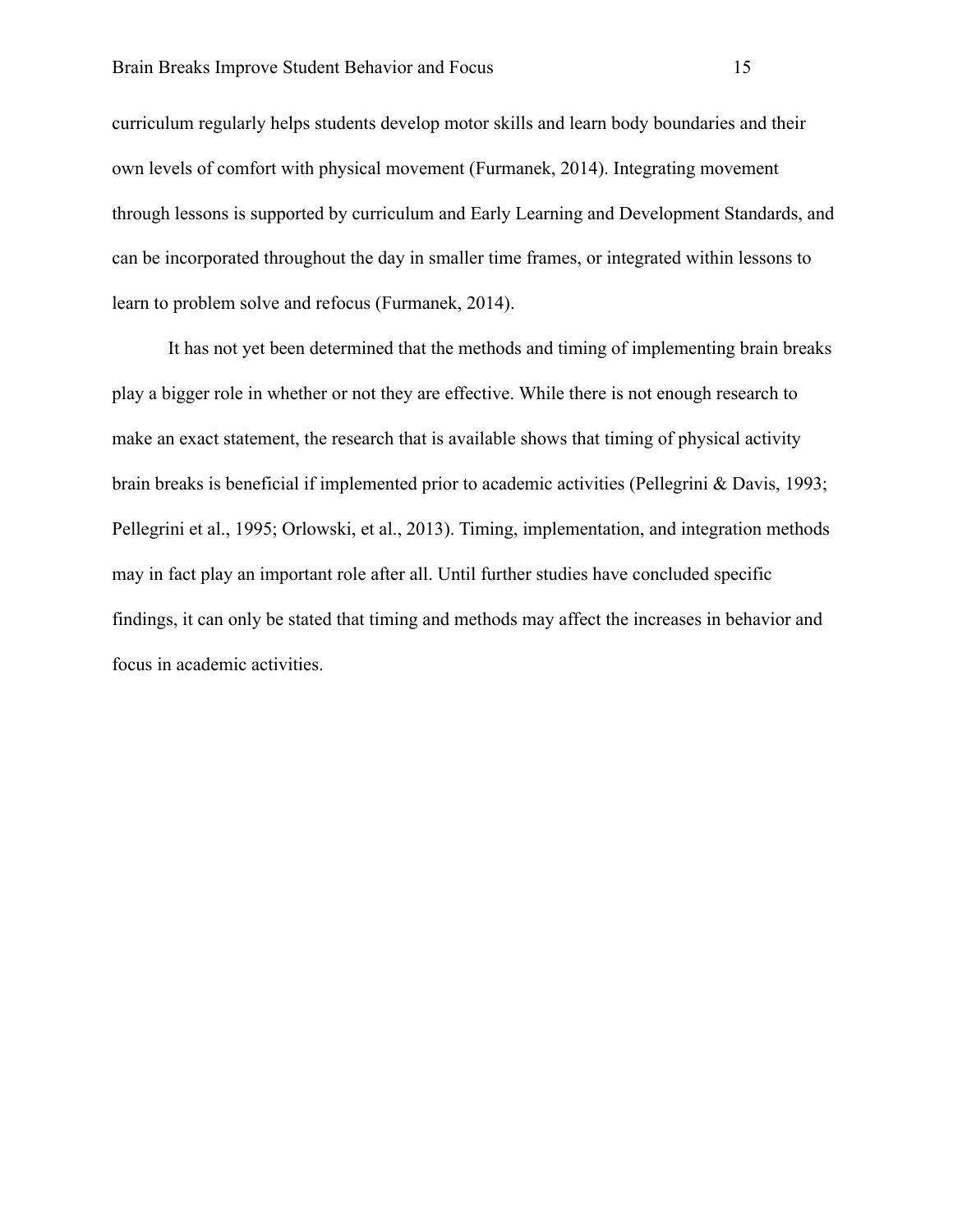#### **Methods**

# **Participants**

 This action research project was completed in two classrooms with fifteen preschool students total. All students observed in this research project were three and four years old. Eight students were male, and seven students were female. The students spent their days in the preschool classroom with the teacher, a teacher aide, and an intervention specialist who worked with several students. The time frame in which this research took place was roughly 45 minutes per day, every school day. Gender, race, and income played no known role in this study. One group of seven students was the control group, the other group of eight students was the treatment group. The class chosen for the treatment group had more students with a tendency to disrupt the class or get distracted easily and would benefit from a small, active change in their routine.

#### **Description**

 The research question that prompted this action research project was as follows: Will brain breaks before transitions to learning centers improve focus and behavior in preschoolers? Using a mixed-methods study, data was collected on student focus and behavior. The qualitative data included anecdotal notes explaining behavior in both treatment and control groups. Behavior included, but was not limited to: talking to other students, sitting still, following directions, distracted, and keeping hands and feet to self. Descriptions of behavior throughout the weeks were recorded in notes immediately after, if not during, the learning centers. The quantitative data was taken daily as well, in real time during the learning centers. Tallies were given for incidents of on-task behavior and off-task behavior as observed by the teacher. Those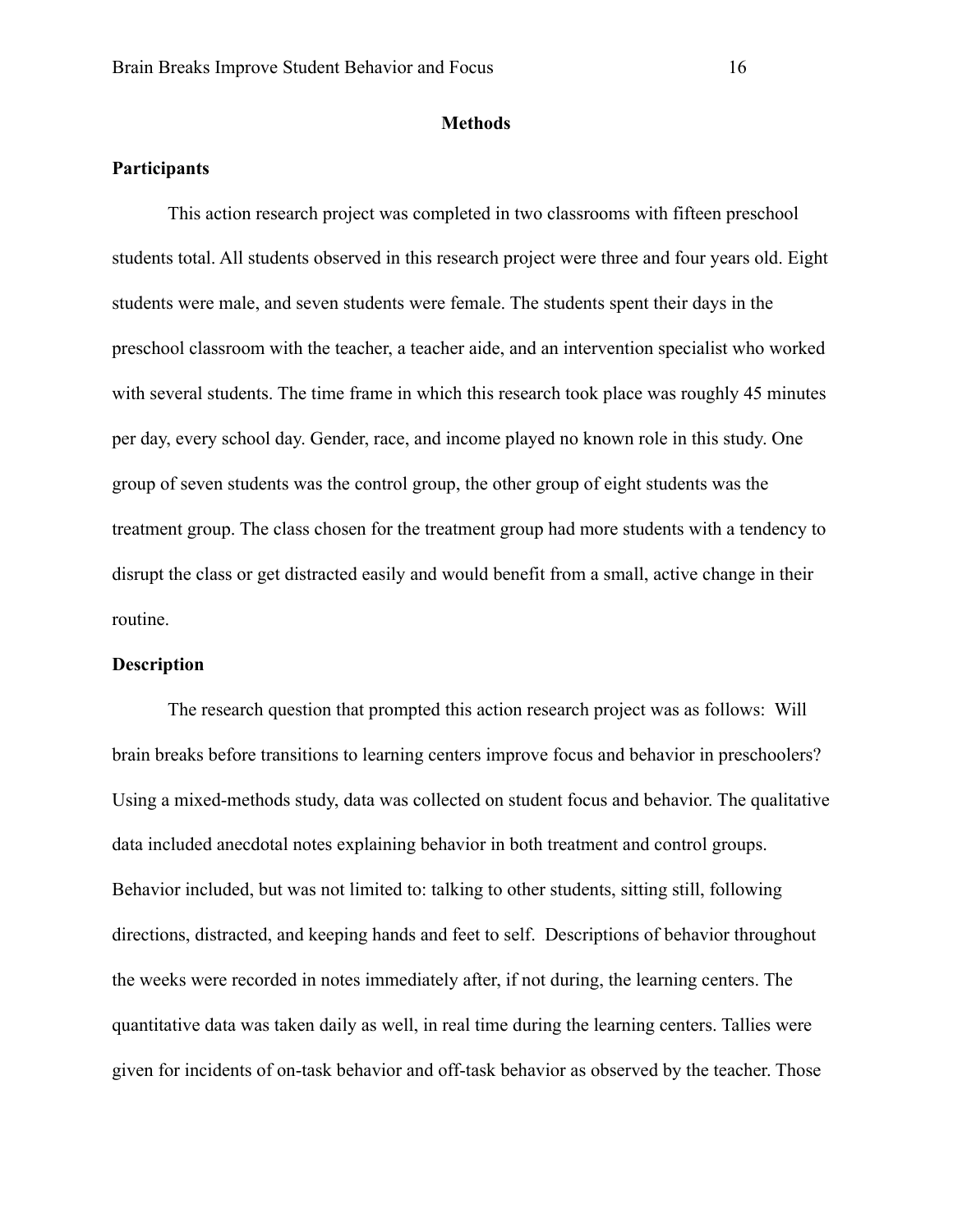tallies were added together per student, weekly, to show the total number of on and off-task behaviors.

#### **Procedures**

 Students in the control group participated in their normal school days with no changes, and had their on and off-task behaviors recorded during their learning centers. Learning centers are whole-group or small-group activities that focus on fine motor skills and other important skills that need to be mastered according to state standards for preschool students. Students in the treatment group were given brain breaks that involved active movement as a transition to learning centers. Brain breaks were implemented to track the outcome of instances of on and offtask behaviors in students. They were implemented at 10:15 am every school day for the treatment group; this was the 15 minute time frame in which students transitioned to learning centers. Instances were recorded in both control and treatment groups, to see if there was a difference in behavior in students who participated in the brain breaks versus the students who did not.

 The independent variable in this research project was the intervention of a brain break. This brain break was the physical, active break, in which the students in the treatment group participated. Brain breaks were all focused on improving gross motor skills and included but were not limited to: Simon Says, dancing, active stretching, animal imitations, and obstacle courses. The dependent variable in this study was the students' behaviors. Behaviors included on-task behavior such as: following directions and completing work/activities. Off-task behavior included not keeping hands and feet to self, talking over the teacher, not following directions, not participating in class activities or lessons, and actively moving/not sitting still.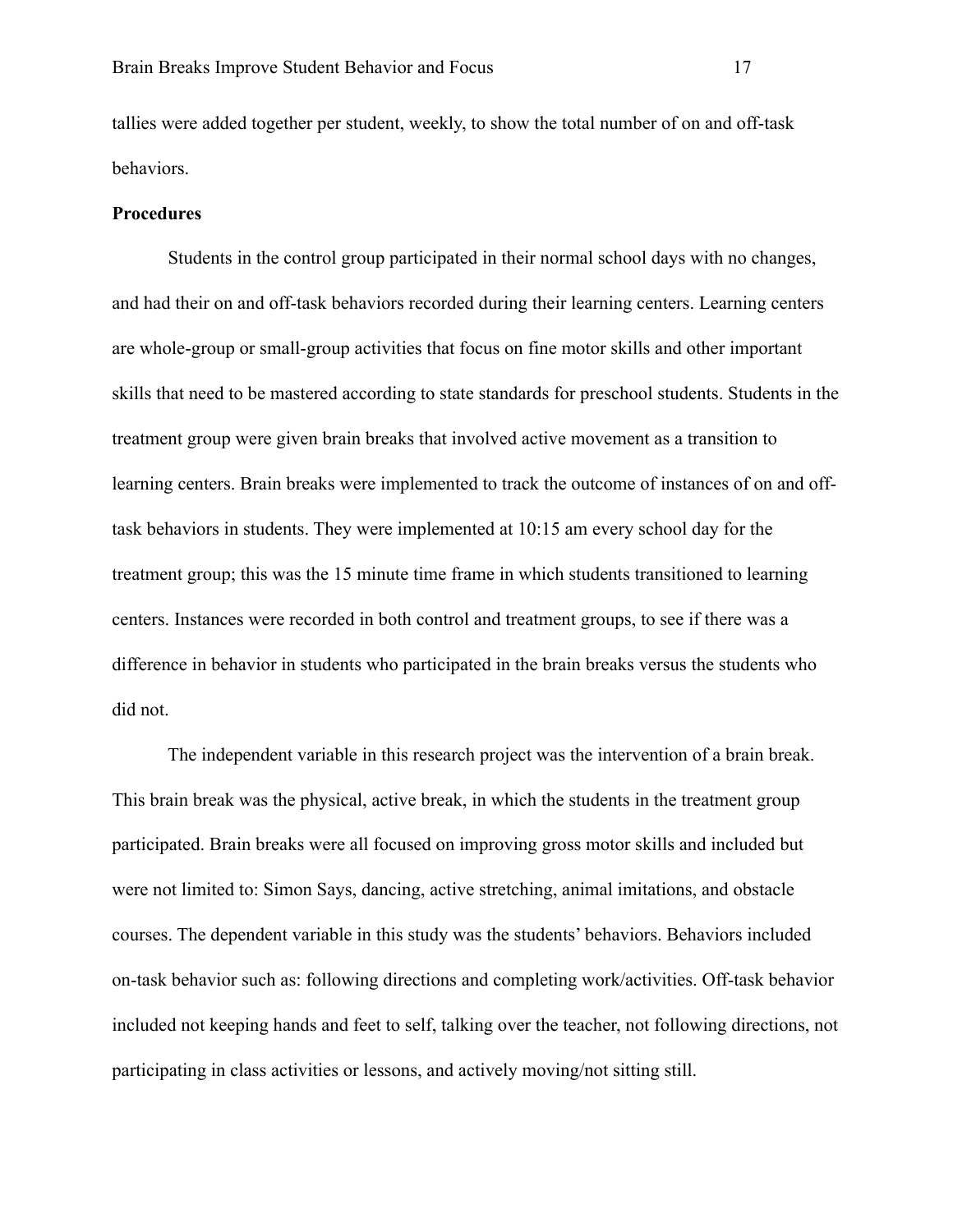# **Data Collection**

 The plan for collecting data involved actively taking observation notes and recording tallies of occurrences of on-task behavior and off-task behavior. Charts were created for each student on each day of the research project. Charts reflected instances of on and off-task behaviors and an additional column for notes regarding instances of behavior that needed to be explained further. Student behavior charts were organized by day, date, week, and included details of behavior when necessary. Tallies were added to consistently keep track of the results. Each student had a daily tally count that was totaled weekly. At the end of the five weeks, the tallies and additional comments written to reflect behavior changes were evaluated.

 Reliability is consistent throughout the research project. The same behaviors were evaluated every day within each group regardless whether students were assigned to the treatment or control group. Consistency allowed for true validity of notes, tallies, and results throughout this research. Student behaviors were recorded, and anything of concern or comment was recorded in the additional column provided. Charts were completed during or immediately following learning centers each day. Notes were physically collected and scanned for backup onto the researcher's computer. Physical data was organized and online data was collected to show the comparisons between and among the control and treatment groups.

**Quantitative data:** The statistical analysis techniques used to understand quantitative data in this study were the cross-tabulation method, the counting method, and a four-way factorial design. The cross-tabulation method was represented in the data tables by looking at both the treatment and control groups in their own tables, and comparing them to the other group to see potential relationships in the instances in on and off-task behavior. The counting technique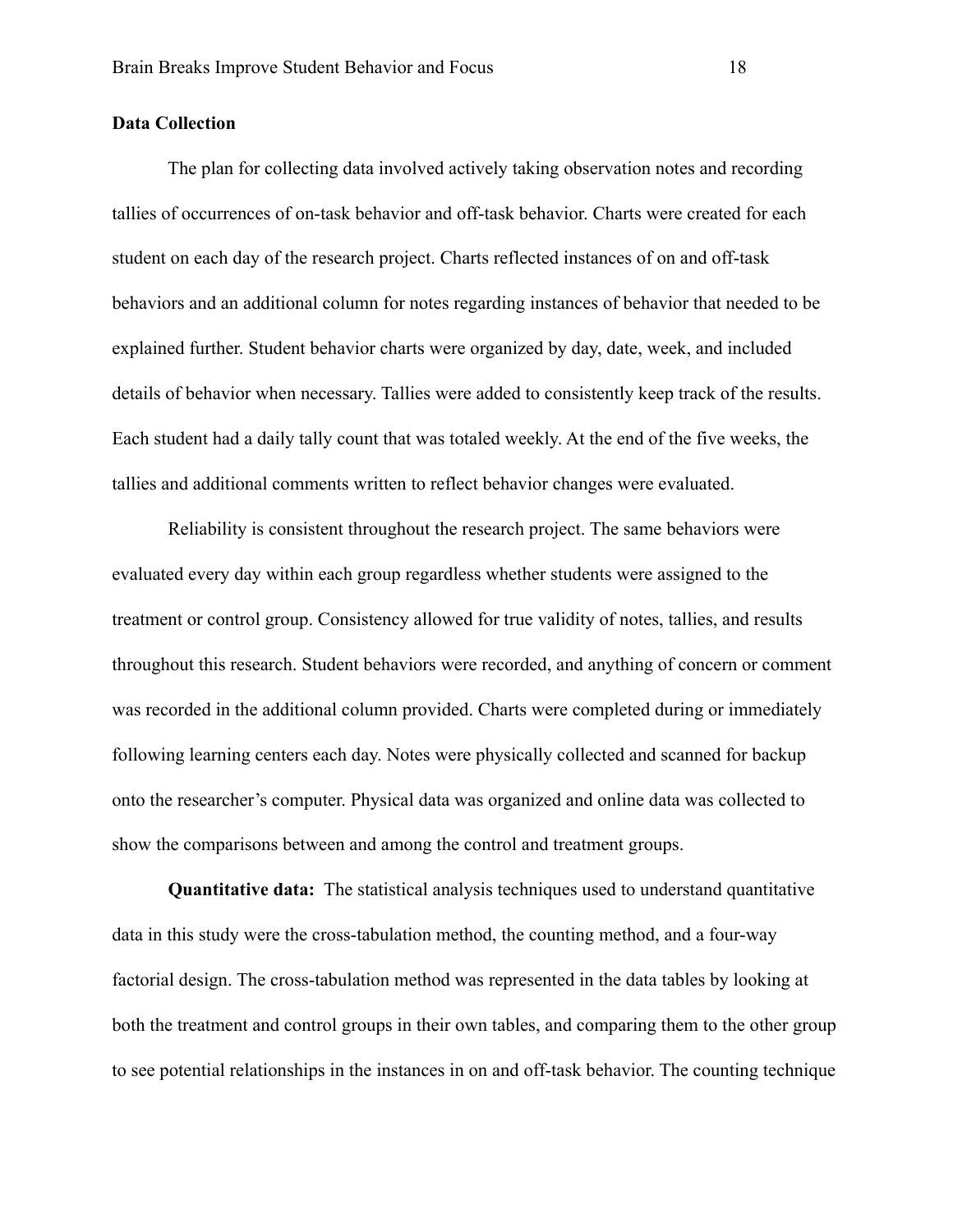was used for counting total individual student tallies to be added up at the end of every week, as well as at the end of the five-week study. Counting allowed the researcher to see how students' on-task and off-task behavior changed throughout the study. Counting also allowed for a comparison between the control and treatment groups, showing the differences in on and off-task behaviors at the end of the five-week study.

The factorial design allowed the researcher to study the independent and dependent variables simultaneously. The design utilized an independent samples t-test to compare the baseline of the control group with the baseline of the treatment group to determine whether the groups had significantly different instances of on and off- task behaviors prior to research. A dependent samples t-test analyzed the control groups' baseline on- and off-task behaviors with their on- and off—task behaviors after research concluded. A second dependent samples t-test analyzed the treatment groups' on- and off-task behaviors prior to research and after research concluded, following the intervention of the brain breaks. A final independent samples t-test was utilized to analyze the incidences of on- and off-task behavior following the intervention between the control and treatment groups to determine whether the groups demonstrated different behavior following the intervention period.

**Qualitative Data**: Anecdotal notes served as concrete records that explained in detail the on and off-task behavior; they provided knowledge surrounding students' behaviors. They tracked progress and the notes were taken in real time regarding students' behaviors. They were used to review progress throughout the 5 weeks of research.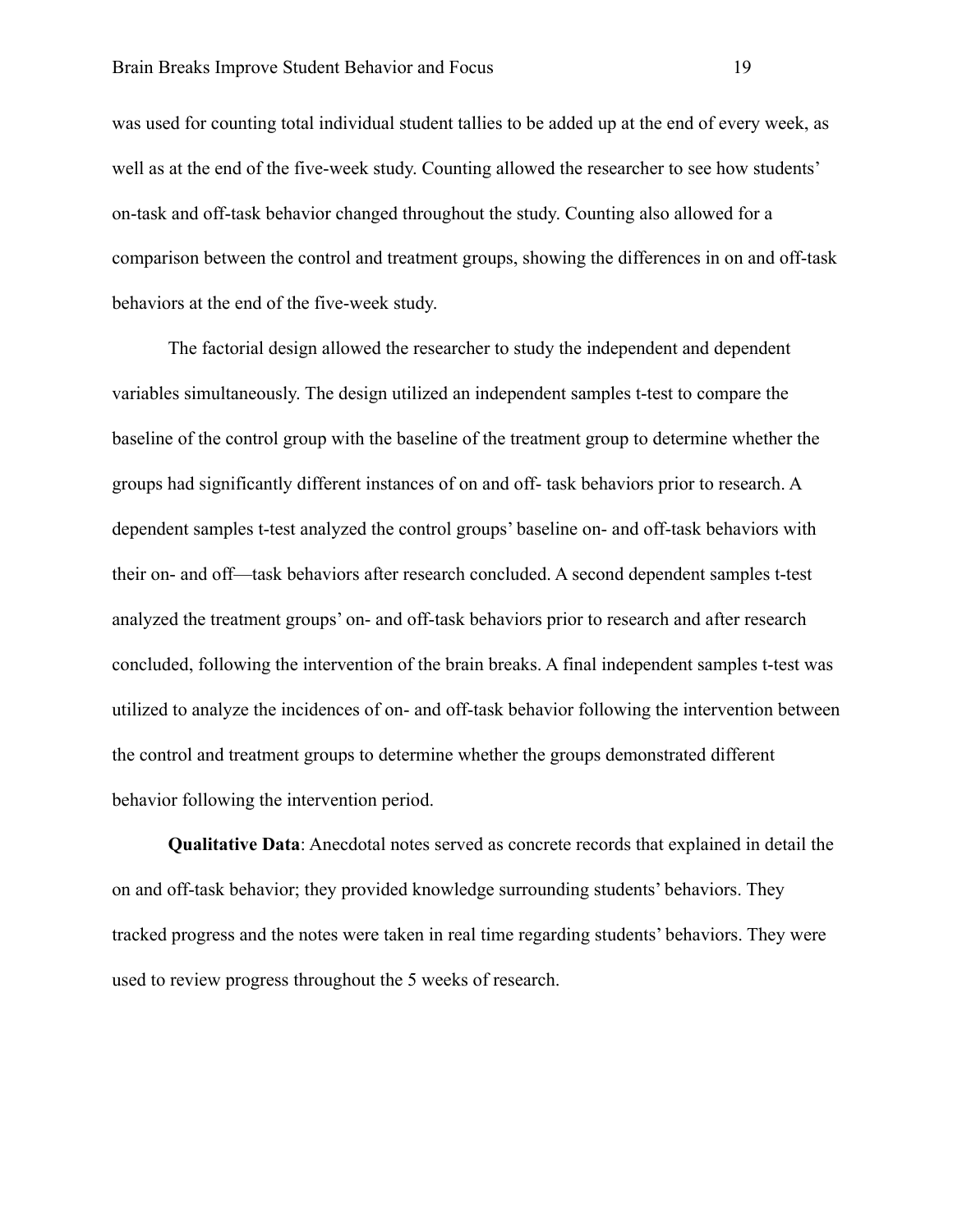#### **Data Analysis**

The data collected was represented in the form of tallies. The researcher marked with tallies any instances of on- and off-task behaviors during learning centers each day. Behavior included, but was not limited to: talking to other students, talking over the teacher, sitting still, following directions, distracted, and keeping hands and feet to themselves. Behaviors were totaled at the end of each week. Weekly comparisons were made within the treatment and control groups and individually, as well as between the treatment and control groups.

The number of on-task behaviors observed in the control group during week 1 of the data collection period was  $M = 25$ , and the number of off-task behaviors was  $M = 21$  (see Table 1). At the conclusion of the data collection period in week 5, the number of on-task behaviors observed in the control group was  $M = 24$ , and the number of off-task behaviors was  $M = 10$ . The number of on-task behaviors observed in the treatment group for week 1 was  $M = 23$ , and the number of off-task behaviors was  $M = 15$  (see Table 2). At the conclusion of the intervention and data collection period in week 5, the number of on-task behaviors observed in the treatment group was  $M = 23$ , and the number of off-task behaviors was  $M = 10$ .

## **Table 1**

#### *Control Group*

| Week           | Total Instances of On-Task | Total Instances of Off-Task |
|----------------|----------------------------|-----------------------------|
|                | Behavior                   | Behavior                    |
|                | 25                         | 21                          |
| 2              | 21                         | 15                          |
| 3              | 21                         | 13                          |
| $\overline{4}$ | 22                         | 11                          |
| 5              | 24                         | 10                          |
| Combined Total | 113                        | 70                          |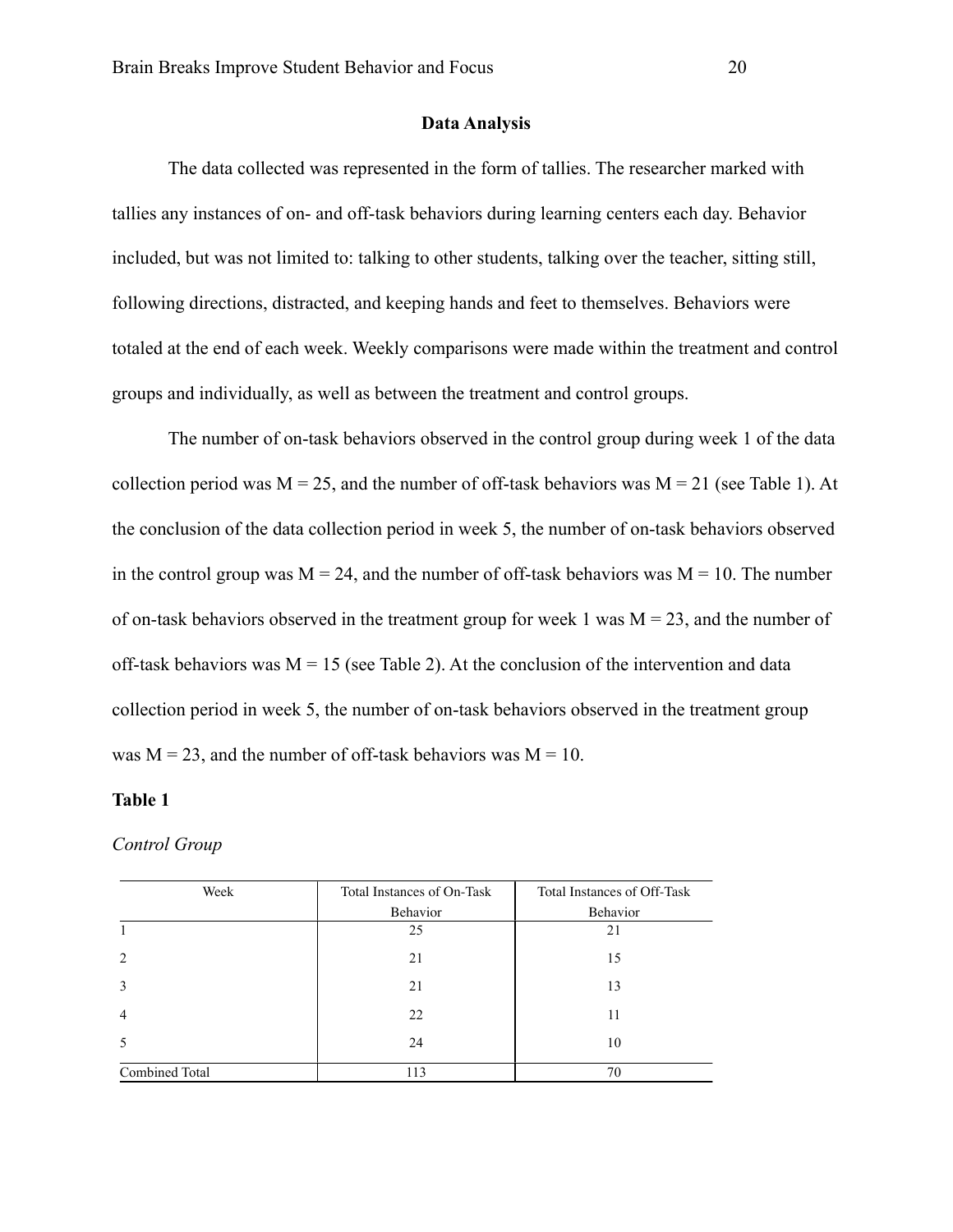#### **Table 2**

#### *Treatment Group*

| Week           | Total Instances of On-Task | Total Instances of Off-Task |
|----------------|----------------------------|-----------------------------|
|                | Behavior                   | Behavior                    |
|                | 23                         | 15                          |
| 2              | 23                         | 11                          |
| $\overline{3}$ | 19                         | 11                          |
| $\overline{4}$ | 21                         | 12                          |
| 5              | 23                         | 10                          |
| Combined Total | 109                        | 59                          |

A four-way factorial design was employed to determine whether a significant difference existed between the on- and off-task behavior of the treatment and control group following the intervention of brain breaks. A level of significance of .05 was used, as is common in social science research.

# **Analysis of On-Task Behavior**

 To determine whether the treatment and control group exhibited a different frequency of on-task behavior at the beginning of the research, an independent samples t-test was conducted. The 7 students in the control group did not exhibit significantly different on-task behavior, ( $M =$ 3.14,  $SD = .69$ ) than the 8 students in the treatment group (M = 3.13,  $SD = 1.81$ ),  $t(13) = .728$ , p  $= .9808.$ 

 A dependent samples t-test was conducted to determine whether there was a change to the number of on-task behaviors exhibited by the 7 students in the control group from the beginning of data collection ( $M = 3.14$ ,  $SD = .69$ ) to the control group's on-task behavior ( $M = 2.71$ ,  $SD = .$ 49) at the conclusion of the research. There was no significant increase in on-task behavior at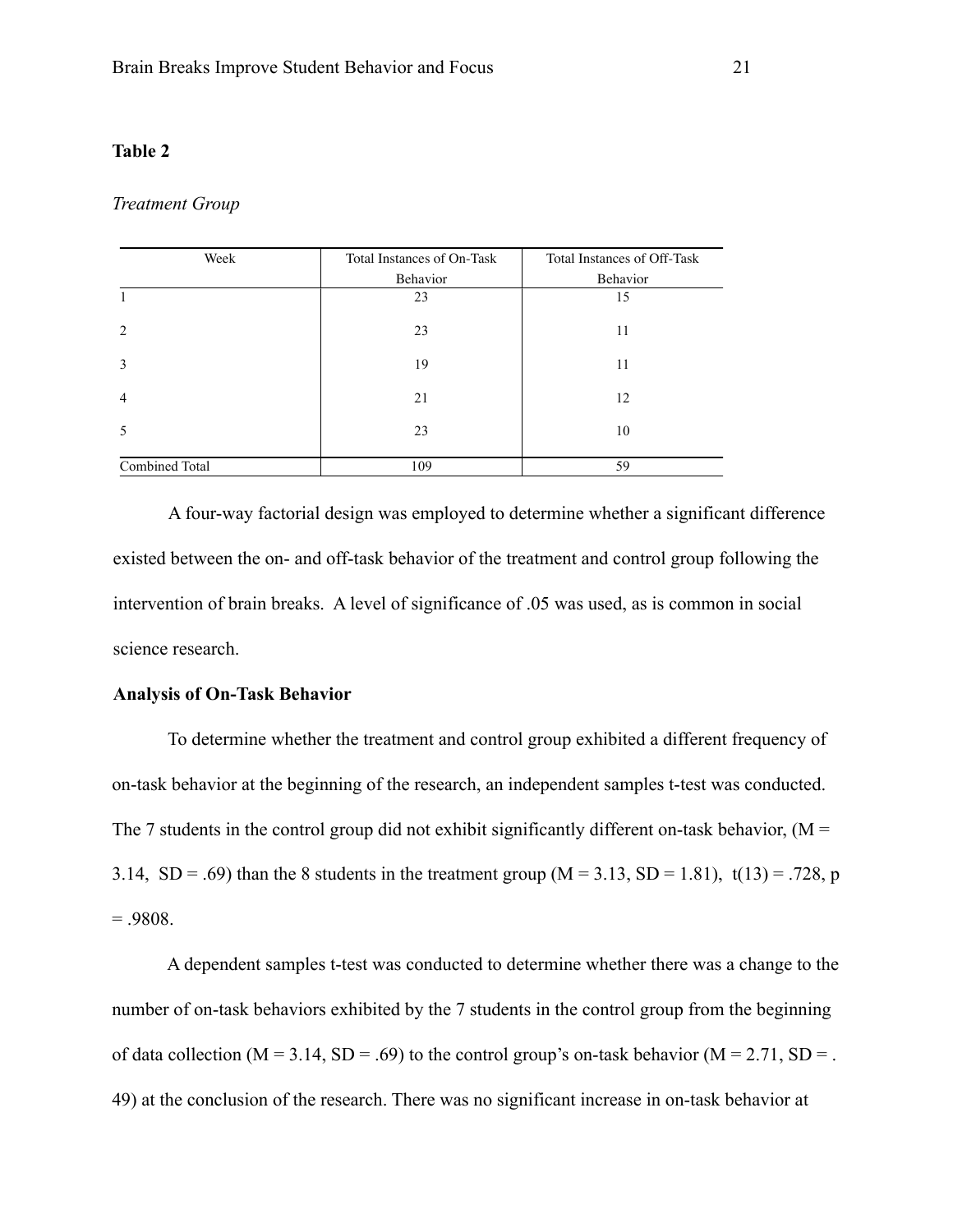conclusion of the research compared to their on-task behavior prior to research,  $t(12) = .319$ , p  $=.2046.$ 

 A dependent samples t-test was conducted to determine whether there was a change to the number of on-task behaviors exhibited by the 8 students in the treatment group ( $M = 3.13$ , SD = 1.81) at the beginning of research compared to the treatment group's on-task behavior ( $M = 3.38$ ,  $SD = 1.19$ ) at the conclusion of research following the intervention of brain breaks. There was no significant increase in on-task behavior observed in the treatment group following the intervention,  $t(14)= .765$ ,  $p= .7486$ .

 To determine whether the intervention of brain breaks resulted in a different frequency of on-task behavior between the treatment and control group, an independent samples t-test was conducted. The on-task behavior of the 7 students in the control group ( $M = 2.71$ , SD = .49) was not significantly different than the on-task behavior of the 8 students who received the intervention of brain breaks in the treatment groups  $(M = 3.38, SD = 1.19)$ , t  $(13)=.483, p =$ . 1942.

### **Analysis of Off-Task Behavior**

 To determine whether the treatment and control group exhibited a different frequency of off-task behavior at the beginning of the research, an independent samples t-test was conducted. The 7 students in the control groups did not exhibit significantly different off-task behavior (M  $= 2.14$ ,  $SD = 1.46$ ) compared to the 8 students in the treatment group (M = 2.63, SD = 1.19),  $t(13) = .684$ ,  $p = .4936$ .

A dependent samples t-test was conducted to determine whether there was a change to the number of off-task behaviors exhibited by the 7 students in the control group from the beginning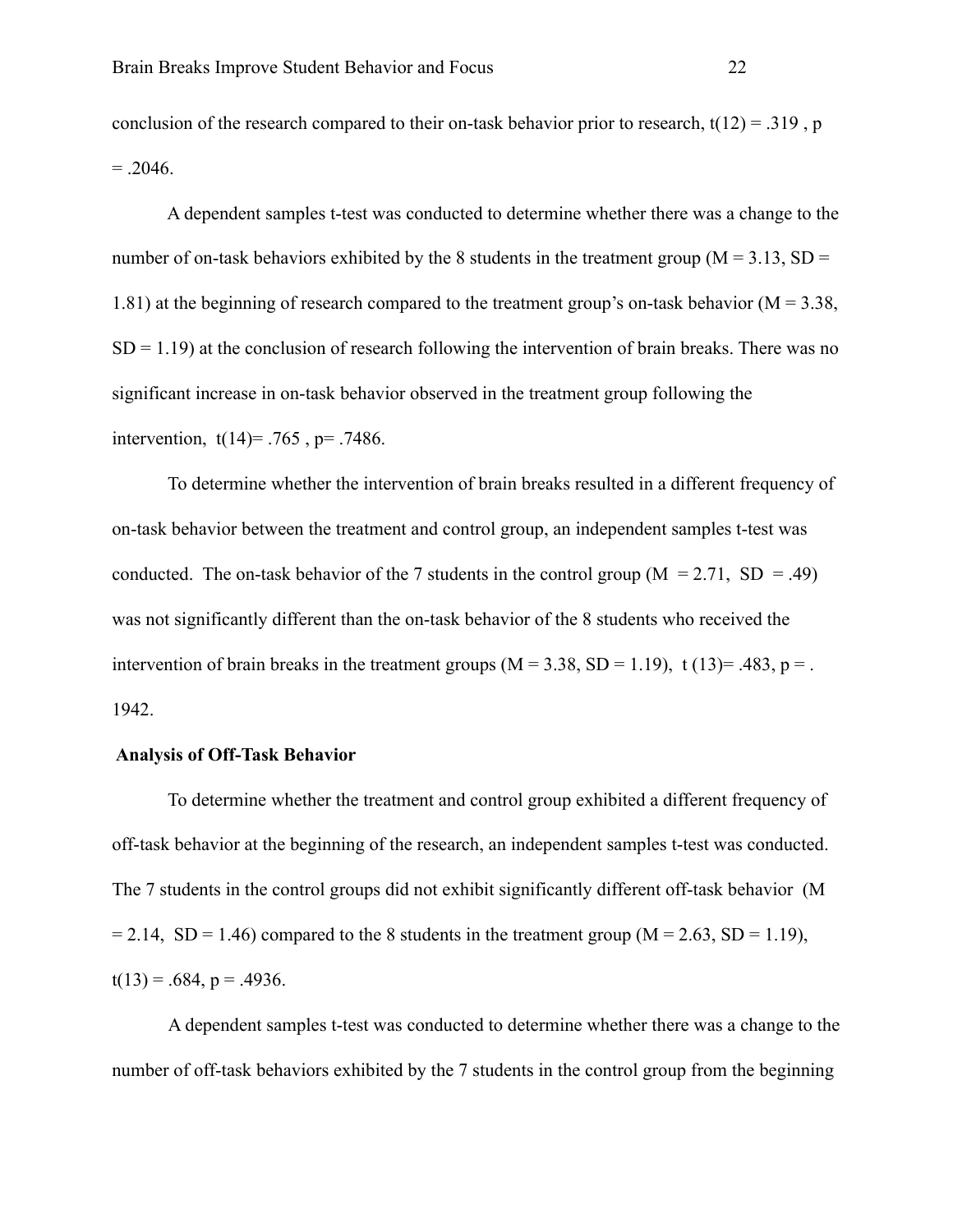of data collection ( $M = 2.14$ ,  $SD = 1.46$ ) to the control group's off-task behavior at the conclusion of the research ( $M = 1.86$ ,  $SD = .38$ ). There was no significant difference in off-task behavior at conclusion of research compared to their off-task behavior prior to research,  $t(12) =$ .  $571$ ,  $p = .6261$ .

 A dependent samples t-test was conducted to determine whether there was a change to the number of off-task behaviors exhibited by the 8 students in the treatment group ( $M= 2.63$ , SD= 1.19) at the beginning of research compared to the treatment group's off-task behavior ( $M =$  $1.25$ , SD = 1.04) at the conclusion of research following the intervention of brain breaks. There was a statistically significant difference in off-task behavior between week 1 and week 5 of the study,  $t(14)$ = .557, p= .0271. Following the intervention of brain breaks, off-task behaviors decreased in the treatment group.

 To determine whether the intervention of brain breaks resulted in a different frequency of off-task behavior between the treatment and control group, an independent samples t-test was conducted. The off-task behavior of the 7 students in the control group  $(M = 1.86, SD = .38)$ was not significantly different than the off-task behavior of the 8 students who received the intervention of brain breaks in the treatment group ( $M= 1.25$ ,  $SD= 1.04$ ),  $t(13) = .415$ ,  $p = .1672$ .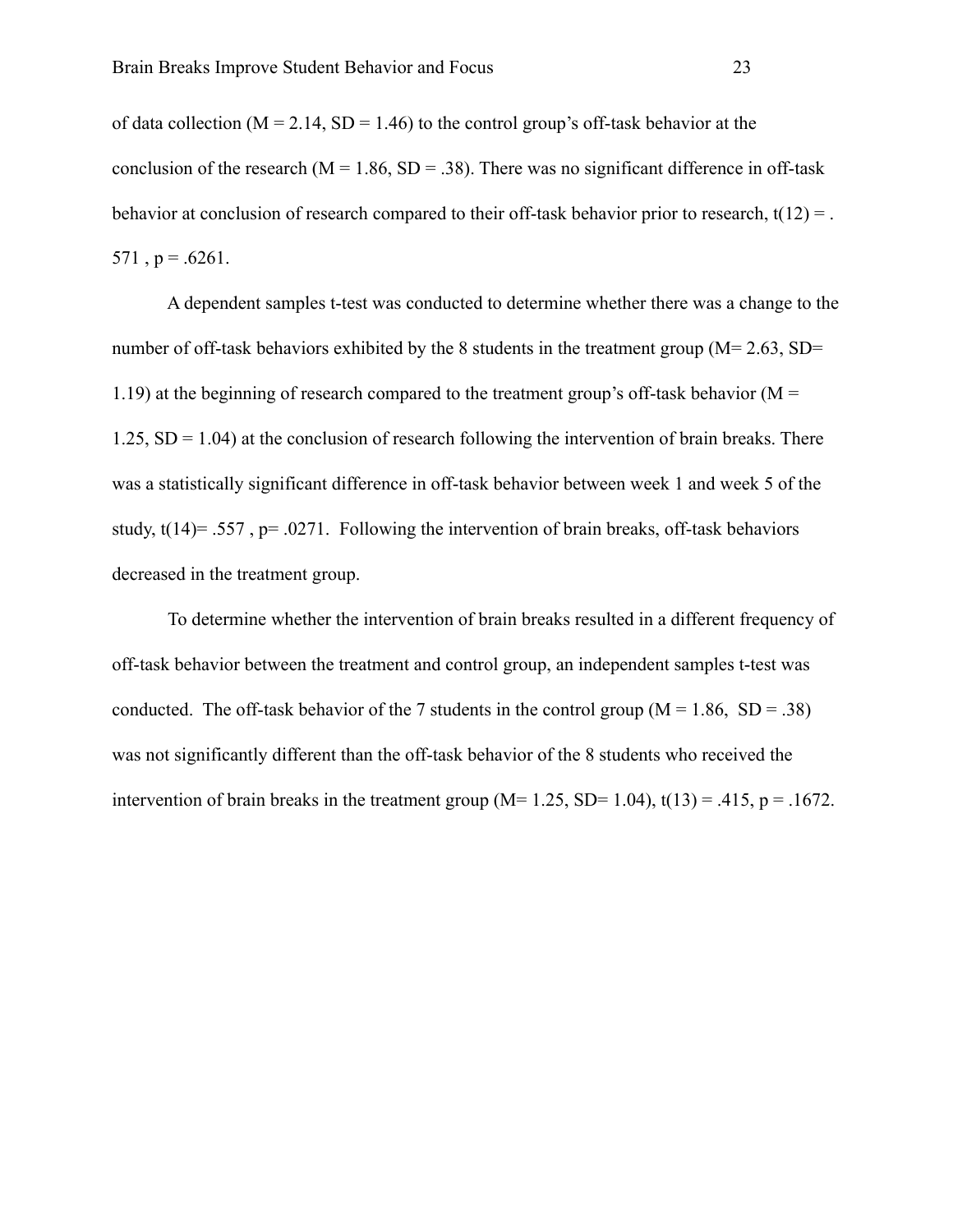# **Discussion**

# **Summary of Major Findings**

 Students may be better focused on their learning centers after transitioning with a brain break. The data collected showed a significant difference in the frequency of off-task behaviors from week 1 to week 5 with the treatment group following the implementation of brain breaks. This result is similar to the results of the studies reviewing students' time on- and off-task after implementing brain breaks (Carlson et al., 2015; Mahar et al., 2006; Orlowski et al., 2013; Howie et al., 2014), suggesting that brain breaks contribute to the decrease in frequency of offtask behaviors. However, the off-task behaviors were not significantly different in comparison with the control group prior to research or at the conclusion of research, resembling results of the 20-minute groups in the studies of Howie et al., (2014). Brain breaks may decrease off-task behavior, but because the findings did not suggest the treatment groups' off-task behaviors were different than the control groups' off-task behaviors, it cannot be said that there was a significant impact on behavior and focus in this study.

#### **Limitations of the Study**

There were several limitations of this study that may alter the research and outcomes in future studies. One limitation was the class schedule. These classes were part of a 2 day per week program, where the students in each group were only at school for 2 days each week. While the researcher was able to make observations, a longer data collection period may have allowed for more accurate results. One larger and important limitation was class size. It would be beneficial to see the studies with a class size of more than 8 students.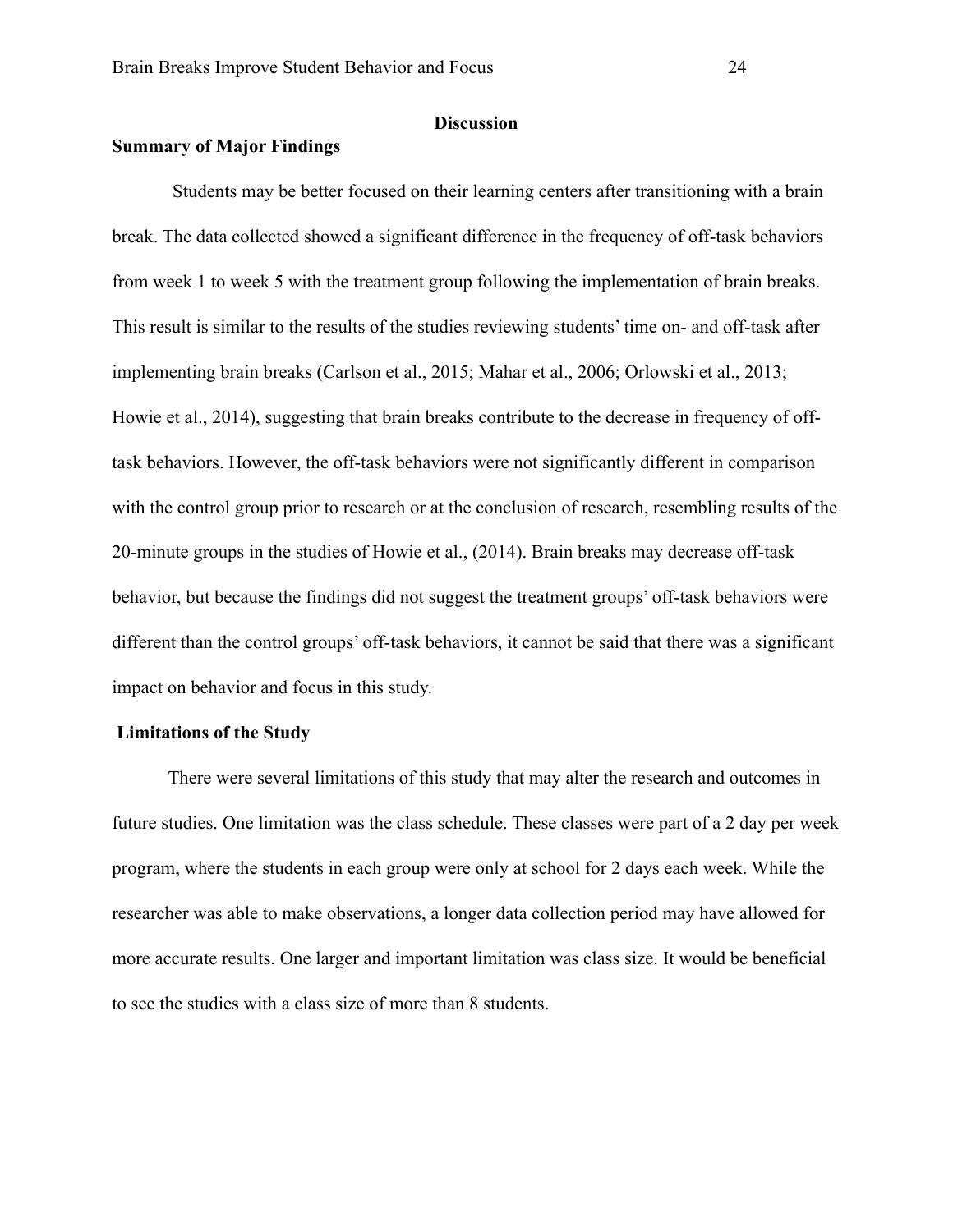# **Further Study**

 There are many areas of future research recommended in relation to brain breaks. This study focused on the impact of brain breaks on focus and behavior. Further research could explore how brain breaks impact students academically as well. Over an extended period of time, evaluations and grades could be monitored to determine whether the impact of brain breaks was positive or had no influence on academics. Studies conducted with upper elementary students and middle school students may result in more conclusive results on changes to academic achievement due to the higher frequency of graded assignments and school-related responsibilities. One more important factor to consider when implementing future studies on break breaks is that not every brain break is the same. Students need to have brain breaks that are maximized to their full potential, meaning not every brain break will have the same outcome. If the students in a class benefit from a moderate activity level type of brain break, and it will help them improve focus and have higher instances of on-task behavior, no other brain breaks should be considered.

 This research study was limited by its daily schedule. In future research, it is recommended that the research be conducted in a classroom that meets each weekday. The outcomes may also vary based on class size and teacher-to-student ratio.

 One last but very important recommendation for future research should include the variable of developmental and learning disabilities, and the way that students with those disabilities respond to brain breaks. More research should be conducted to examine any adverse effects brain breaks might create in that subgroup as a result of a change in daily routine, or sensory issues with loud music or too much movement.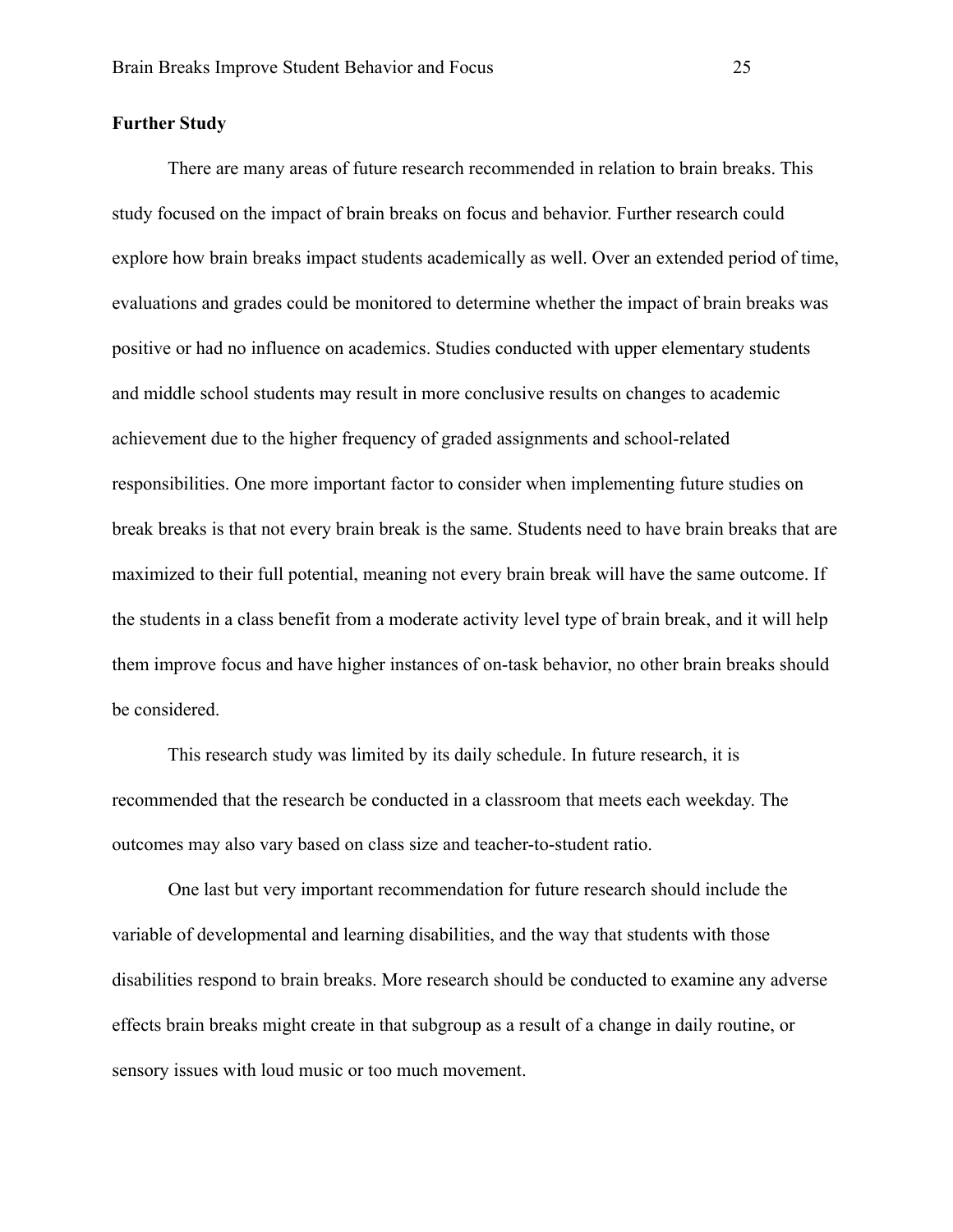# **Conclusion**

 The purpose of this research study was to determine if brain breaks improve student behavior and focus. In conclusion, brain breaks might be a solution to the problem of getting students to improve their behavior and focus during learning centers. This study revealed that there was an improvement in behavior and focus with the implementation of brain breaks; students who received the intervention decreased their off-task behavior from the beginning to the end of the study in a manner that was statistically significant. Since the treatment group did not have significantly different off-task behavior than the control group, the findings are inconclusive and more research should be conducted.

 This study informs future teaching and future research by expanding from the limitations of this specific study, implementing longer time frames for research and using control and treatment groups that are part of a daily program. The final outcomes, although statistically insignificant, show that there is a benefit to utilizing brain breaks as a transition to academic activities. While the impact of brain breaks has not been conclusively studied, time and future studies will tell if there is a significance in behavior and focus after students have taken a quick physical break between academic activities.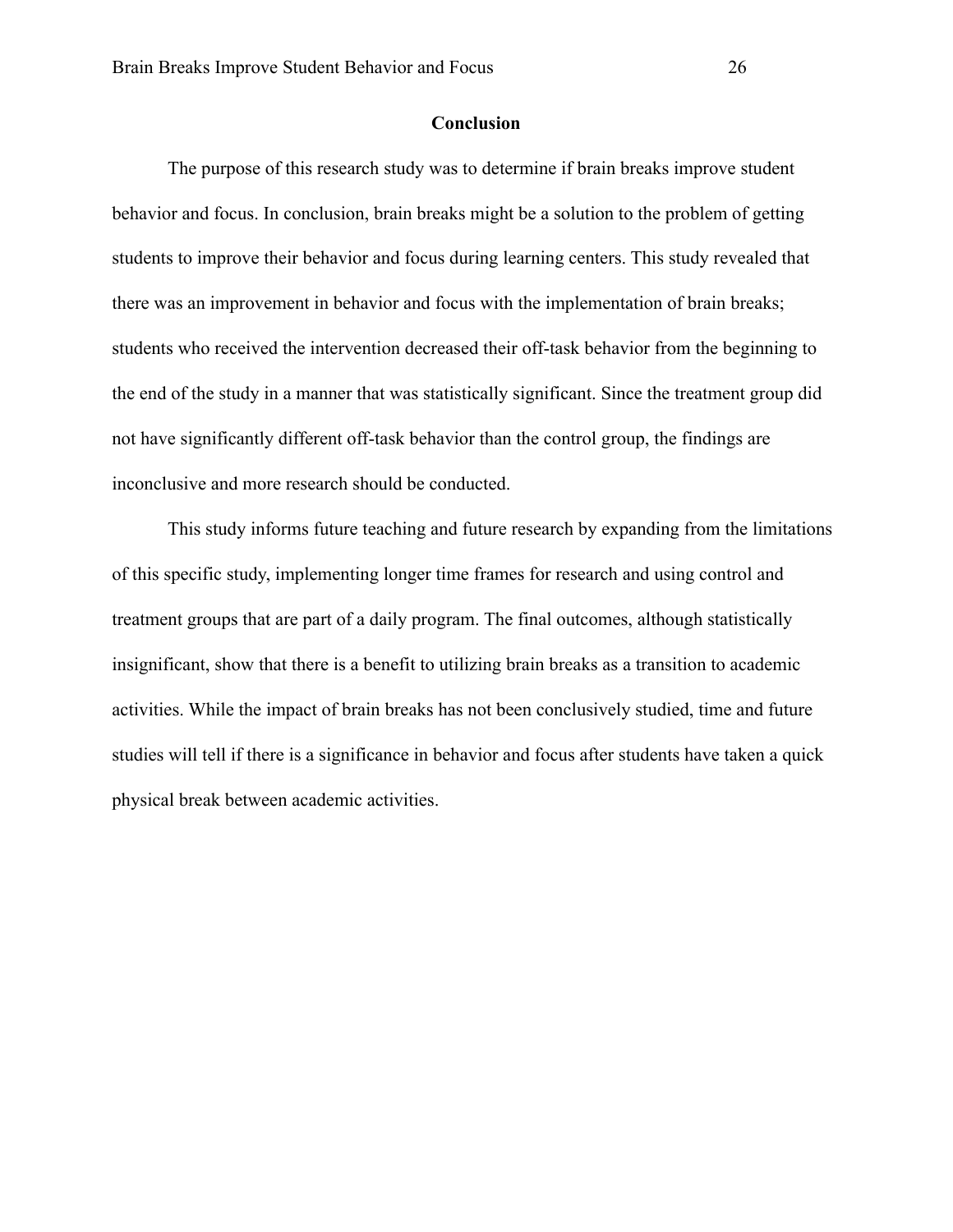#### **References**

- Beck, M. M., Lind, R. R., Geertsen, S. S., Ritz, C., Lundbye-Jensen, J., & Wienecke, J. (2016). Motor-enriched learning activities can improve mathematical performance in preadolescent children. *Frontiers in human neuroscience, 10,* 645. https://doi.org/ 10.3389/fnhum.2016.00645
- Bedard, C., St, J. L., Bremer, E., Graham, J. D., & Cairney, J. (2019). A systematic review and meta-analysis on the effects of physically active classrooms on educational and enjoyment outcomes in school age children. *Plos One, 14*(6), 0218633. https://doi.org/ 10.1371/journal.pone.0218633
- Carlson, J. A., Engelberg, J. K., Cain, K. L., Conway, T. L., Mignano, A. M., Bonilla, E. A., Sallis, J. F. (2015). Implementing classroom physical activity breaks: associations with student physical activity and classroom behavior. *Preventive Medicine*, *81*, 67–72. https:// doi.org/10.1016/j.ypmed.2015.08.006
- Centers for Disease Control. (2019). Physical activity and sedentary behaviors and academic grades. https://www.cdc.gov/healthyschools/health\_and\_academics/physical-activity-and sedentary-behaviors-and-academic-grades.htm
- Egger, F., Benzing, V., Conzelmann, A., & Schmidt, M. (2019). Boost your brain, while having a break! The effects of long-term cognitively engaging physical activity breaks on children's executive functions and academic achievement. *PloS one*, *14*(3), e0212482. https://doi.org/10.1371/journal.pone.0212482
- Furmanek, D. (2014). Classroom choreography: enhancing learning through movement. *Young Children, 69*(4), 80–85.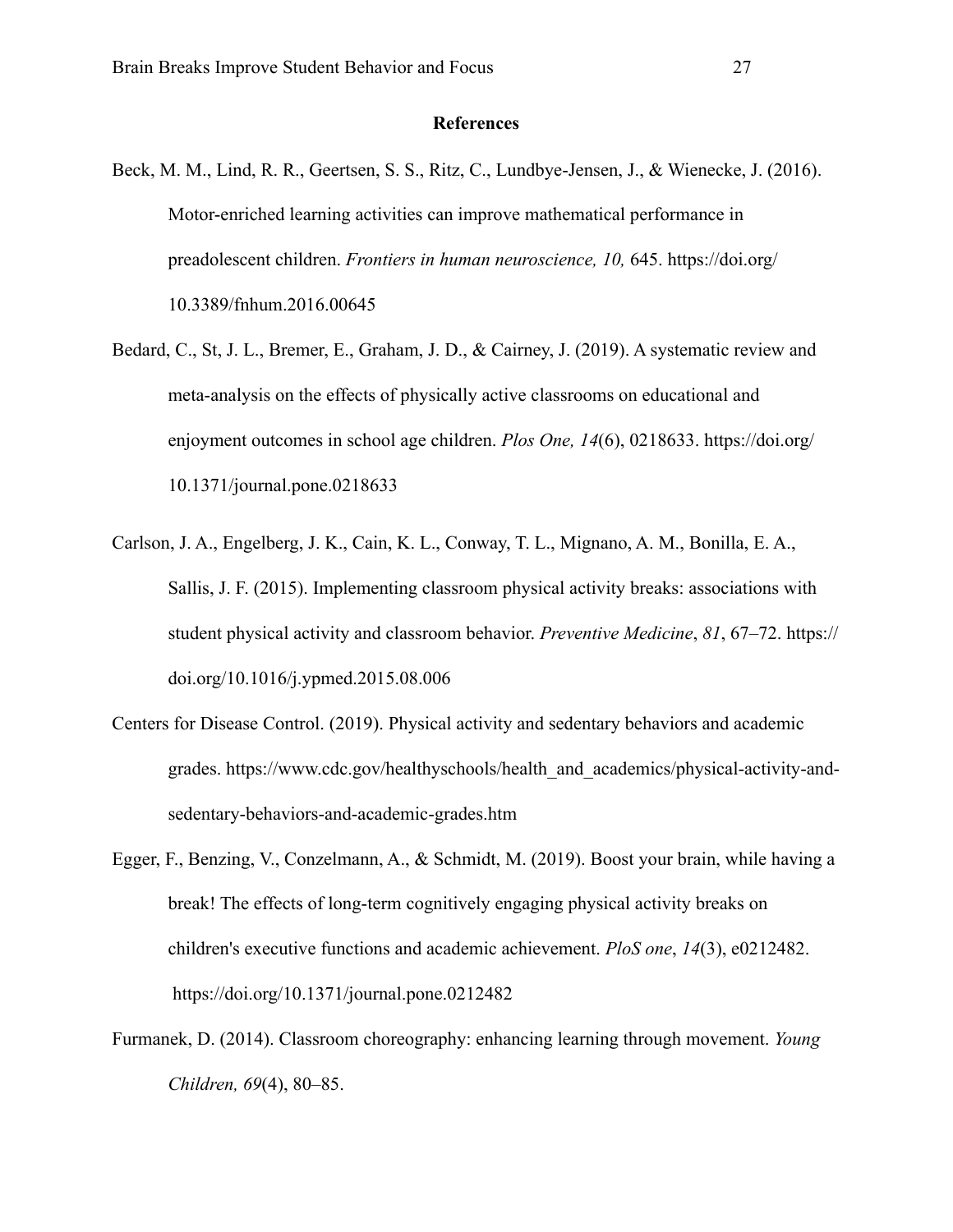- Gehris, J., Gooze, R. A., & Whitaker, R. C. (2014). Teachers' perceptions about children's movement and learning in early childhood education programmes. *Child: Care, Health, and Development, 41*(1), 122-131.
- Goh, T. L., Hannon, J., Webster, C., Podlog, L., & Newton, M. (2016). Effects of a TAKE 10! classroom-based physical activity intervention on third- to fifth-grade children's ontask behavior. *Journal of Physical Activity and Health*, *13*(7), 712–718. https://doi.org/ 10.1123/jpah.2015-0238
- Goh, T. L., Fu, Y., Brusseau, T., & Hannon, J. (2018). On-task behavior of elementary students during movement integration. *Journal of Physical Education and Sport, 18*(1), 103–106. https://doi.org/10.7752/jpes.2018.01013
- Howie, E. K., Beets, M. W., & Pate, R. R. (2014). Acute classroom exercise breaks improve on task behavior in 4th and 5th grade students: A dose–response. *Mental Health and Physical Activity*, *7*(2), 65–71. https://doi.org/10.1016/j.mhpa.2014.05.002
- Immordino-Yang, M. H., Christodoulou, J. A., & Singh, V. (2012). Rest is not idleness. *Perspectives on Psychological Science*, *7*(4), 352–364. https://doi.org/ 10.1177/1745691612447308
- Jarrett, O. S., Maxwell, D. M., Dickerson, C., Hoge, P., Davies, G., & Yetley, A. (1998). The impact of recess on classroom behavior: Group effects and individual differences. *Journal of Educational Research, 92*(2), 121-126.
- Lambourne, K., Audiffren, M., & Tomporowski, P. D. (2010). Effects of acute exercise on sensory and executive processing tasks. *Medicine & Science in Sports & Exercise*, *42*(7), 1396–1402. https://doi.org/10.1249/mss.0b013e3181cbee11